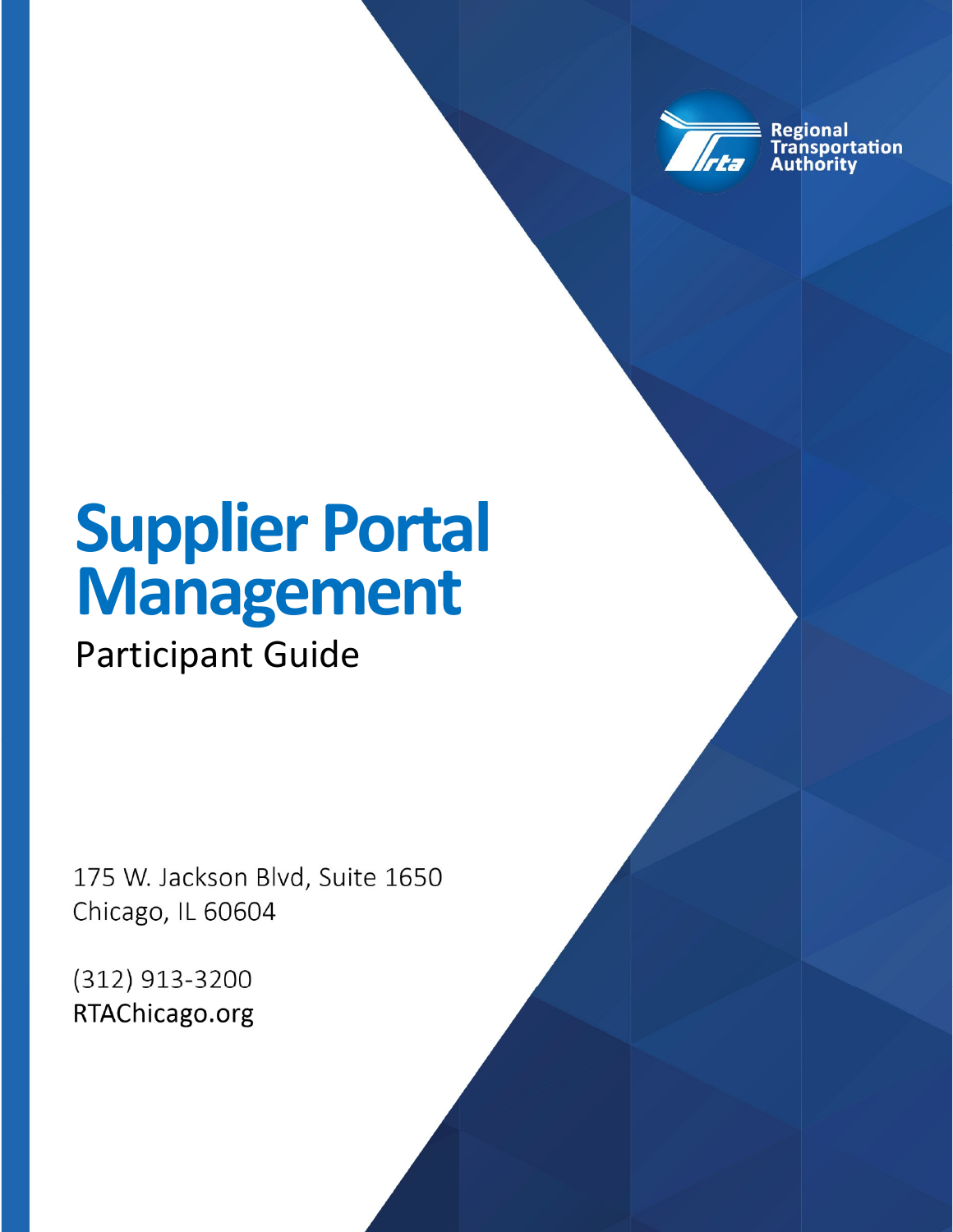# **Table of Contents**

Note: Contents may change without notice.

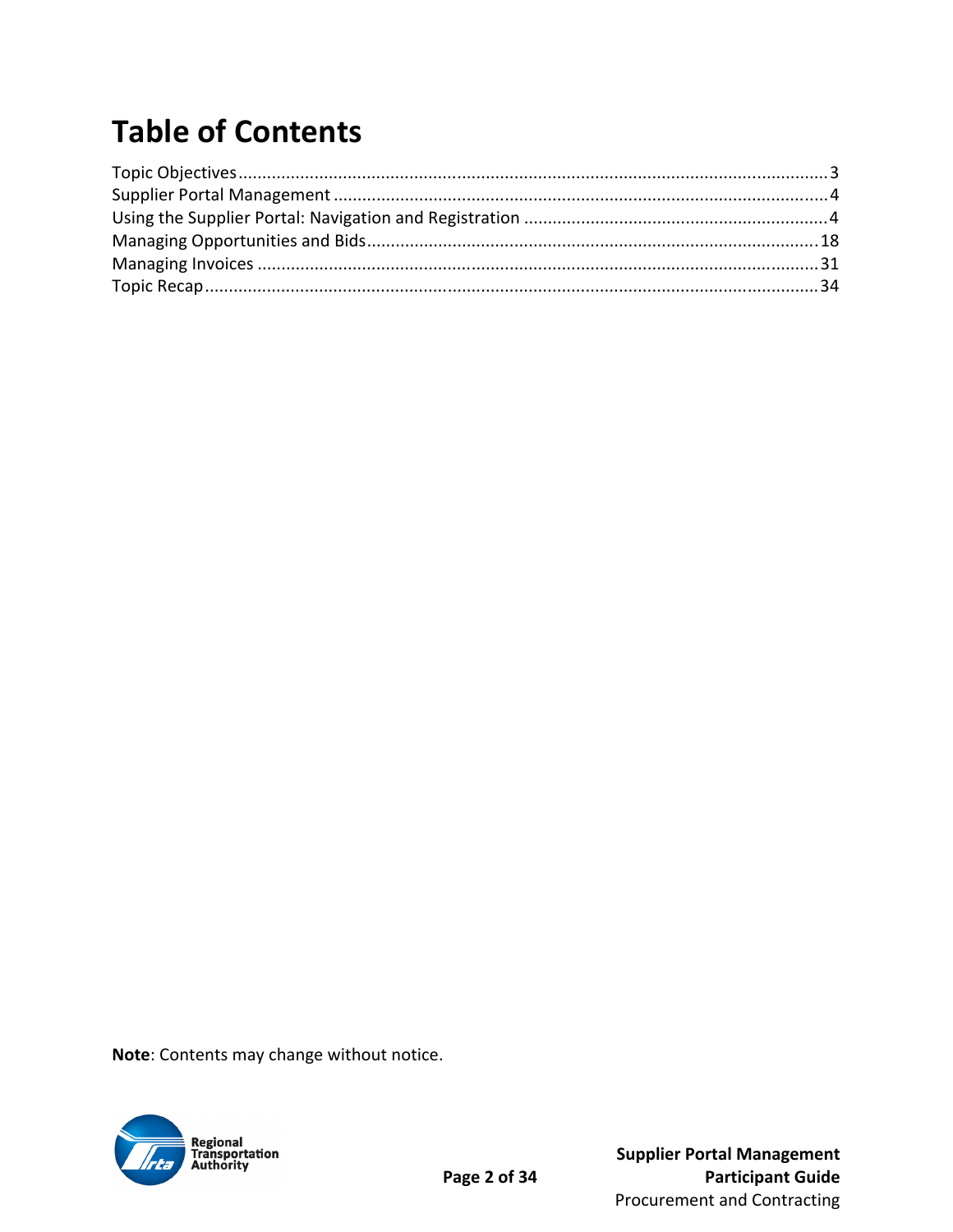## **Topic Objectives**

After completing this course, you should be familiar with the following processes:

- ◆ Log On/Log Off the Supplier Portal
- Register a Customer as a Supplier
- Update the Supplier Account
- ◆ Respond to Bid Opportunities
- ◆ Check Bid Status
- ◆ Create a Best and Final Offer
- ◆ Submit an Invoice
- ◆ View Invoice List

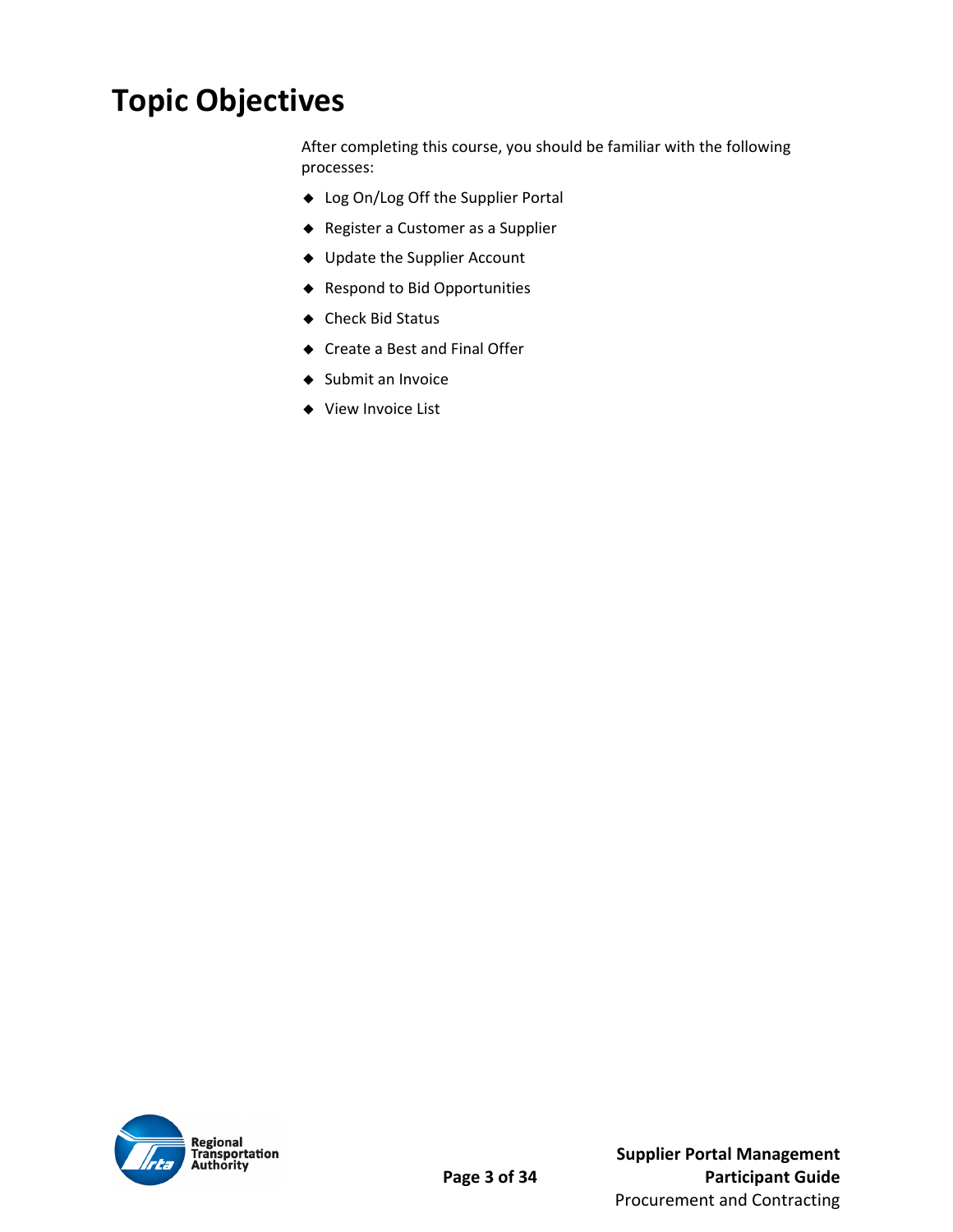# **Supplier Portal Management**

### **Using the Supplier Portal: Navigation and Registration**

The Supplier Portal allows suppliers to access the RTA's Procurement system through a browser.

Suppliers can register themselves as a supplier, respond to events, update their supplier information, negotiate terms, maintain subcontractors, and look up information relating to their contracts.

This process covers the steps performed by a Supplier to log on or log off of the Supplier Portal.

#### **Step‐By‐Step Procedure: Log On/Off Supplier Portal**



- **1.** Click the **Supplier Portal** link to access the system.
- **2.** From the **Supplier Portal** landing page, click the **Example 2.** icon in the upper right corner of the screen and then select **Sign in** from the drop‐ down list.
- **3.** Enter the user name in the **User Name** field.

**NOTE:** User name is case‐sensitive.

- **4.** Enter the password in the **Password** field.
- **5.** Click the **Login** button.
- **6.** To log off the supplier portal, click the **EXCO** icon in the upper right corner of the screen and then select **Sign out** from the drop‐down list.

#### **Expected Results:**

You have successfully logged in and logged out of the supplier portal.

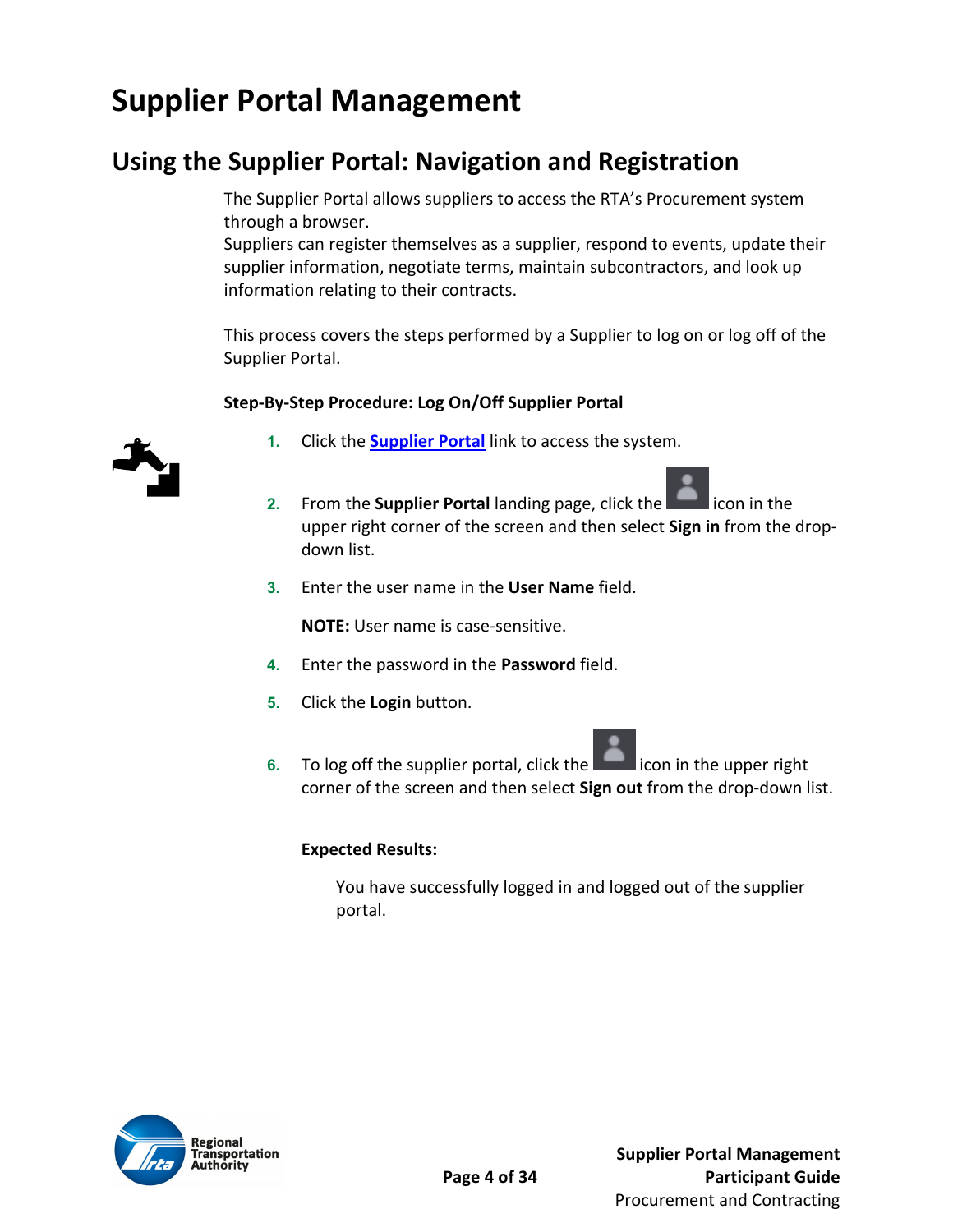#### **Step‐By‐Step Procedure: Register as a Supplier in the Supplier Portal**



- **1.** Click the **Supplier Portal** link to access the system.
- **2.** From the **Supplier Portal** landing page, click the **Edge of the interior** upper right corner of the screen and then select **Register** from the drop‐down list. You may also select **Register As A Supplier** from the **More** drop‐down list in the menu bar.
- **3.** Review the Terms and Conditions and select the **checkbox** to accept.
- **4.** Click the **Next** button.
- **5.** In the **Become A Supplier Create an Account** section, complete the required fields:

| <b>Field</b>            | <b>Value</b>                             |
|-------------------------|------------------------------------------|
| <b>User Name</b>        | Enter the user name.                     |
|                         | <b>Note:</b> Username is case sensitive. |
| Password                | Enter the password.                      |
| <b>Confirm Password</b> | Reenter the password to be used.         |

**6.** In the **Enter Information About Yourself** section, complete the required fields:

| <b>Field</b>         | <b>Value</b>                                                    |
|----------------------|-----------------------------------------------------------------|
| <b>First Name</b>    | Enter your first name.                                          |
| <b>Last Name</b>     | Enter your last name.                                           |
| <b>Phone Number</b>  | Enter the 10 digit phone number to be used.                     |
| <b>Email Address</b> | Enter the email address to be used to receive<br>notifications. |

- **7.** Click the **Next** button.
- **8.** In the **Company Information** section, complete the required fields:

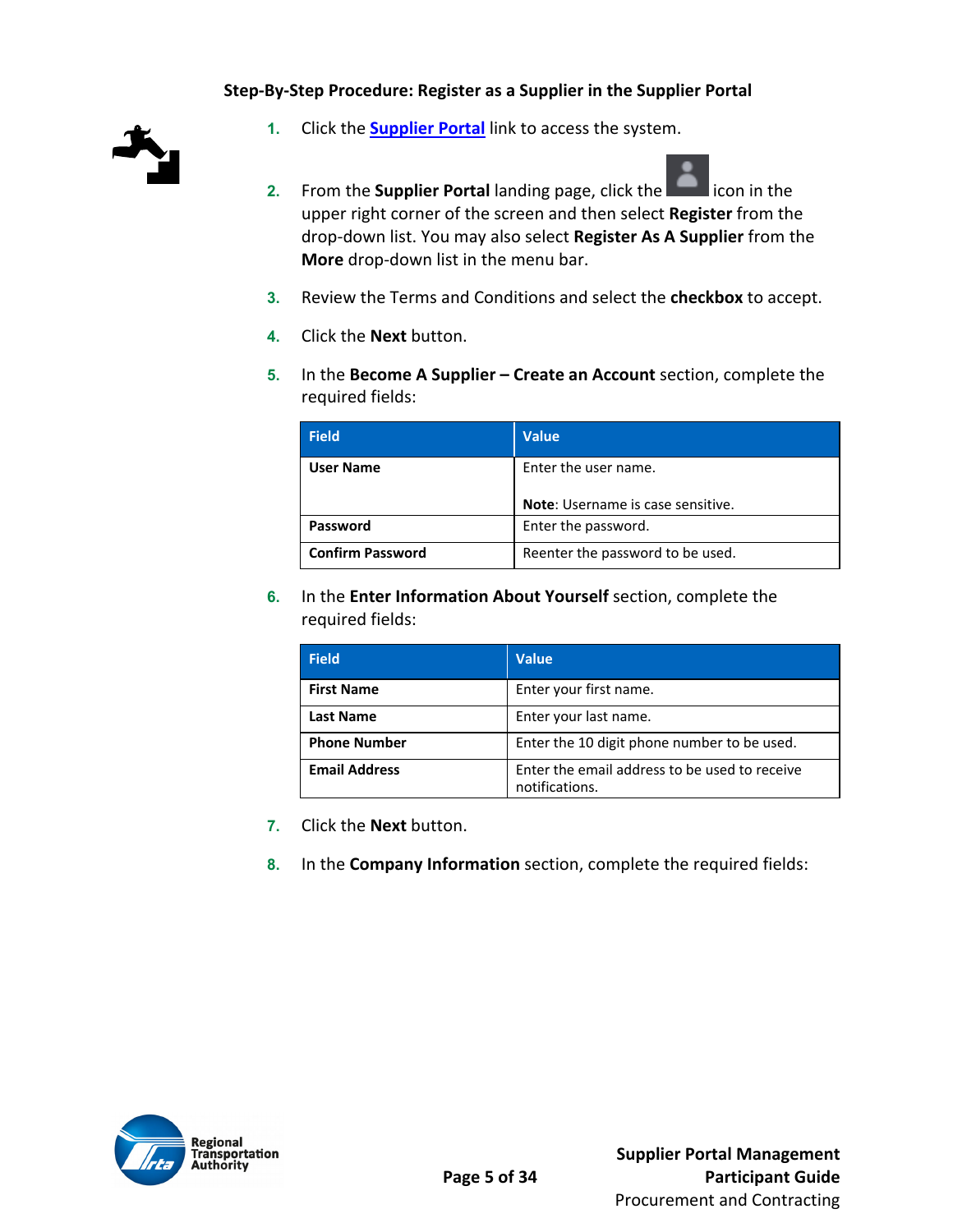| Field                     | <b>Value</b>                                              |
|---------------------------|-----------------------------------------------------------|
| <b>Company Name</b>       | Enter the company name.                                   |
| <b>Doing Business As</b>  | Enter the doing business as information if<br>applicable. |
| <b>Dun and Bradstreet</b> | Enter the company Dun and Bradstreet number.              |
| <b>Business Type</b>      | Select the business type from the drop-down<br>list.      |
| Tax ID Type               | Select the tax id type from the drop-down list.           |
| Tax ID                    | Enter the company tax id number.                          |
| Website                   | Enter the company website as www. Format.                 |

**Note:** VAT Registration Country and VAT Registration Number are for non‐U.S.A. based countries. Please leave blank if you do not have a VAT number.

**9.** In the **Address Information** section, complete the required fields:

| <b>Field</b>                | <b>Value</b>                                                                                                                     |
|-----------------------------|----------------------------------------------------------------------------------------------------------------------------------|
| Country                     | Select the country from the drop-down list.                                                                                      |
| <b>Street Address</b>       | Enter the street address.                                                                                                        |
| City                        | Enter the city.                                                                                                                  |
| <b>State/Province</b>       | Select the state/province from the drop-down<br>list.                                                                            |
| <b>Post Code</b>            | Enter the post code.                                                                                                             |
| <b>Remit to Information</b> | Click the checkbox if the remit to address is the<br>same as the mailing address. If not, completed<br>the remit to information. |

**10.** Click the **Next** button.

**Note**: For security purposes, please do not submit banking information. Banking information will be requested by the RTA Procurement and Contracting at time of award.

- **11.** You will skip the **Bank Information** screen as you should not submit any banking information until requested by the RTA Procurement and Contracting.
- **12.** Click the **Next** button.

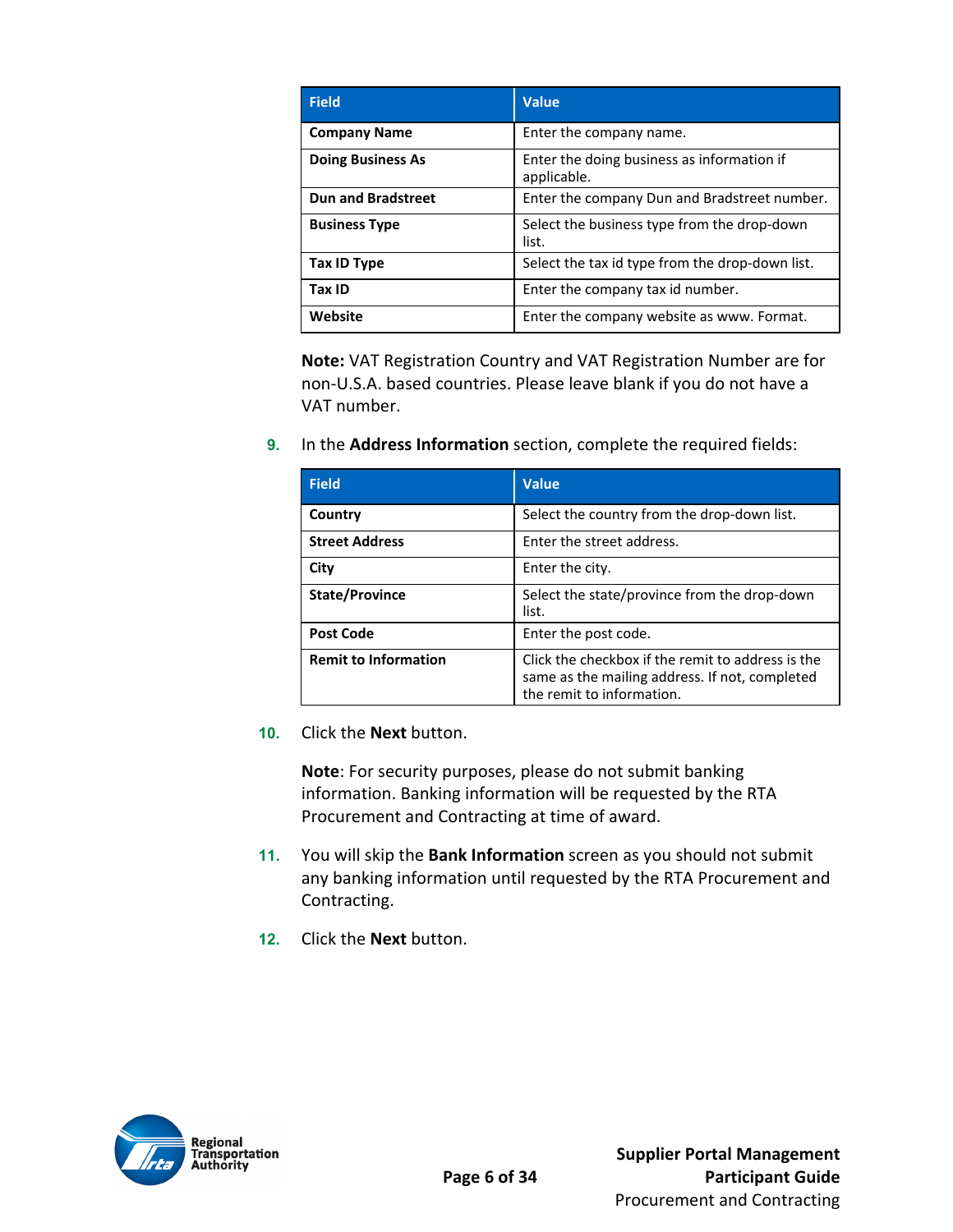**13.** On the **Diversity Codes** screen, click the **Create** button and complete the required fields:

**Note:** Registration on RTA Chicago's Supplier Portal requires selecting a diversity code, gender, and/or ethnicity as part of supplier registration.

| <b>Field</b>           | <b>Value</b>                                                           |
|------------------------|------------------------------------------------------------------------|
| <b>Diversity Code</b>  | Select the diversity, gender, or ethnicity from<br>the drop-down list. |
| <b>Effective Date</b>  | Enter the effective date.                                              |
| <b>Expiration Date</b> | Enter the expiration date                                              |
| <b>Attachment</b>      | Select a file to attach.                                               |

**14.** Click the **OK** button.

**Note**: Repeat steps #13 – 14 for as many codes that apply to your organization.

- **15.** Click the **Next** button.
- **16.** On the **Questions** screen; answer any and all question(s) listed and attach document(s) as required.
- **17.** Click the **Next** button.
- **18.** Click the **Select Commodity Codes** button.
- **19.** Select the appropriate **Commodity Code(s).**

**Note:** Registration on RTA Chicago's Supplier Portal requires selecting one or more commodity code(s) relevant to your business.

- **20.** Click the **Attach to Contact** button.
- **21.** Click the **Close** button.
- **22.** Click the **Next** button.
- **23.** On the **Certifications** screen, click the **Create** button and complete the required fields:

**Note:** Registration on RTA Chicago's Supplier Portal requires selecting certification(s) as a part of supplier registration.

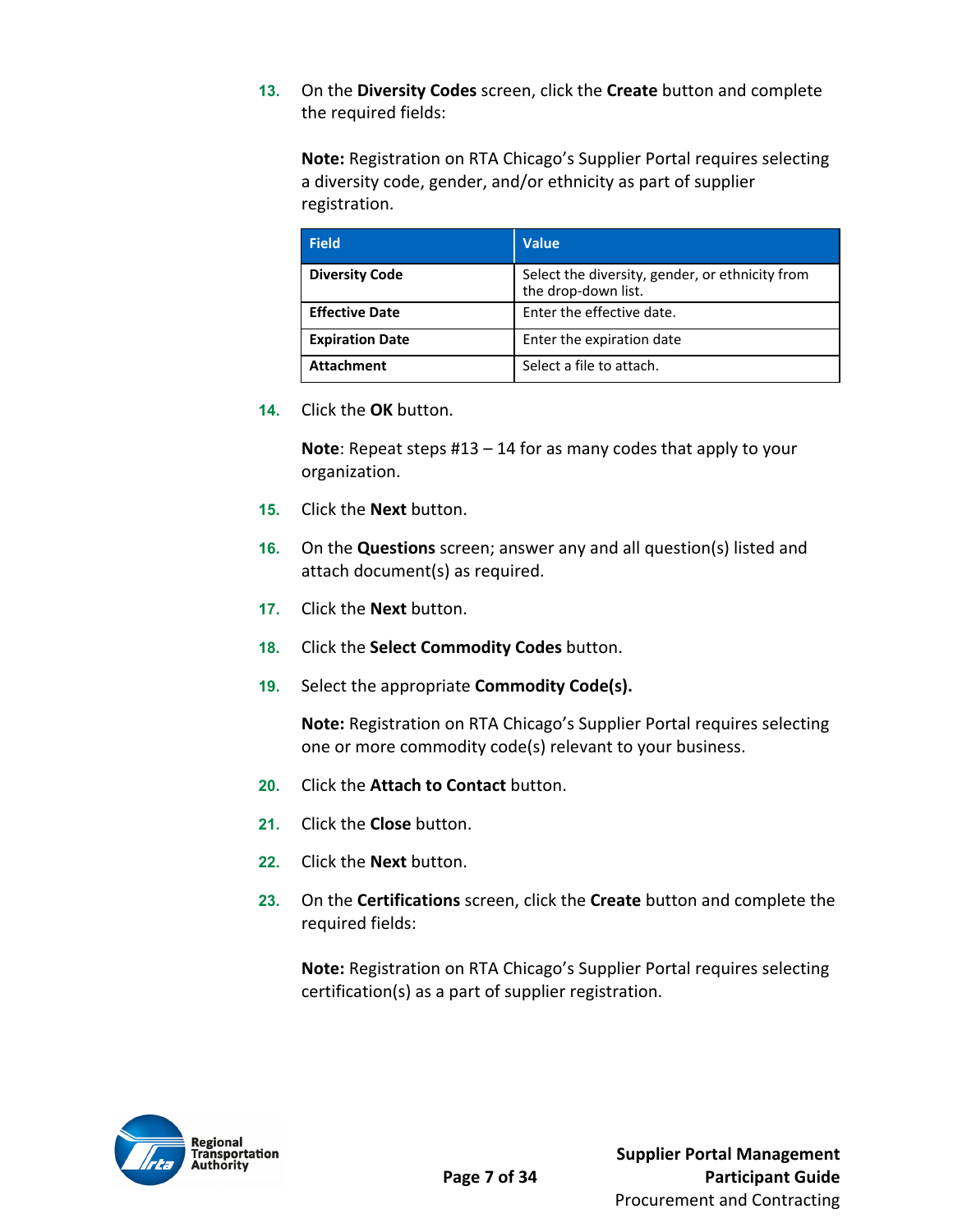| <b>Field</b>              | <b>Value</b>                                                                                             |
|---------------------------|----------------------------------------------------------------------------------------------------------|
| Contact                   | Select the contact.                                                                                      |
| <b>Commodity Code</b>     | <b>IF</b> certification is for a commodity code, then<br>select the commodity code. If not, leave blank. |
| <b>Certification Code</b> | Select the certification you would like to register<br>from the drop-down list.                          |
| <b>Effective Date</b>     | Enter the effective date.                                                                                |
| <b>Expiration Date</b>    | Enter the expiration date                                                                                |
| <b>Attachment</b>         | Select the file to attach.                                                                               |

**24.** Click the **OK** button.

**Note**: Repeat steps #23 – 24 for as many certifications that apply to your organization.

- **25.** Click the **Next** button.
- **26.** On the **Proxy Notifications** screen, click the **Create** button and complete the required fields:

| <b>Field</b>                | <b>Value</b>                              |
|-----------------------------|-------------------------------------------|
| <b>First Name</b>           | Enter the first name of proxy             |
| <b>Last Name</b>            | Enter the last name of proxy.             |
| <b>Email Address</b>        | Enter the email address of proxy.         |
| <b>Receive Notification</b> | Select Yes or No from the drop-down list. |

- **27.** Click the **Next** button.
- **28.** On the **Status** screen, the Supplier Number is assigned and a message of Registration Status: Complete displays.

**Note:** The next (3) steps will allow you to finalize your account and enable the reset password feature.

- **29.** To log off the supplier portal, click the **EXEC is a local contact the upper right** corner of the screen and then select **Sign out** from the drop-down list.
- **30.** From the **Supplier Portal** landing page, click the **Edward lie is conting to the** upper right corner of the screen and then select **Sign in** from the drop‐ down list. Enter your **User Name** and **Password** to sign in.

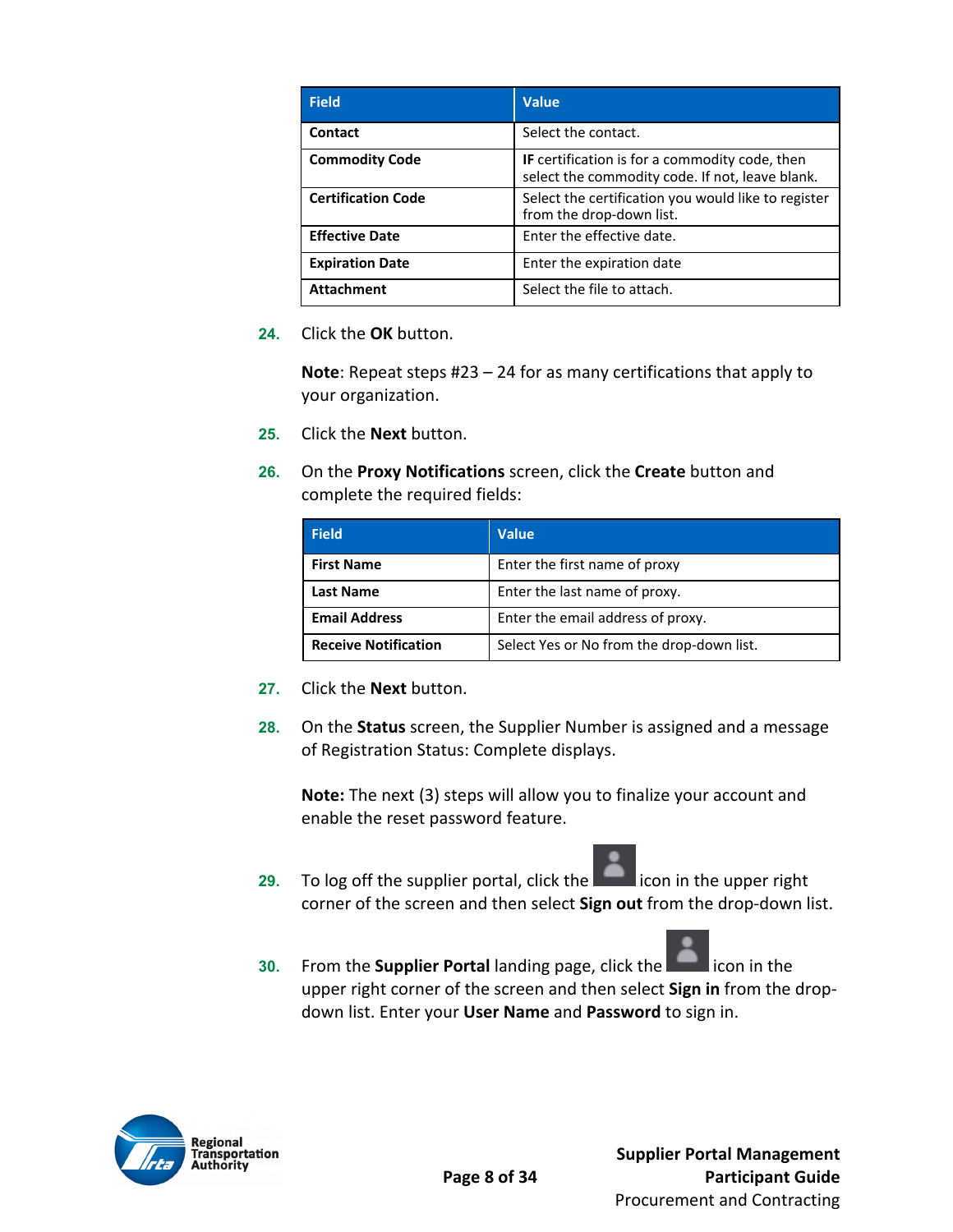**31.** Please answer the security question that appears. Then hit the Tab button on your keyboard, then finally click the **Save** button.

#### **Expected Results:**

You have successfully completed the supplier registration and a supplier number has been assigned.

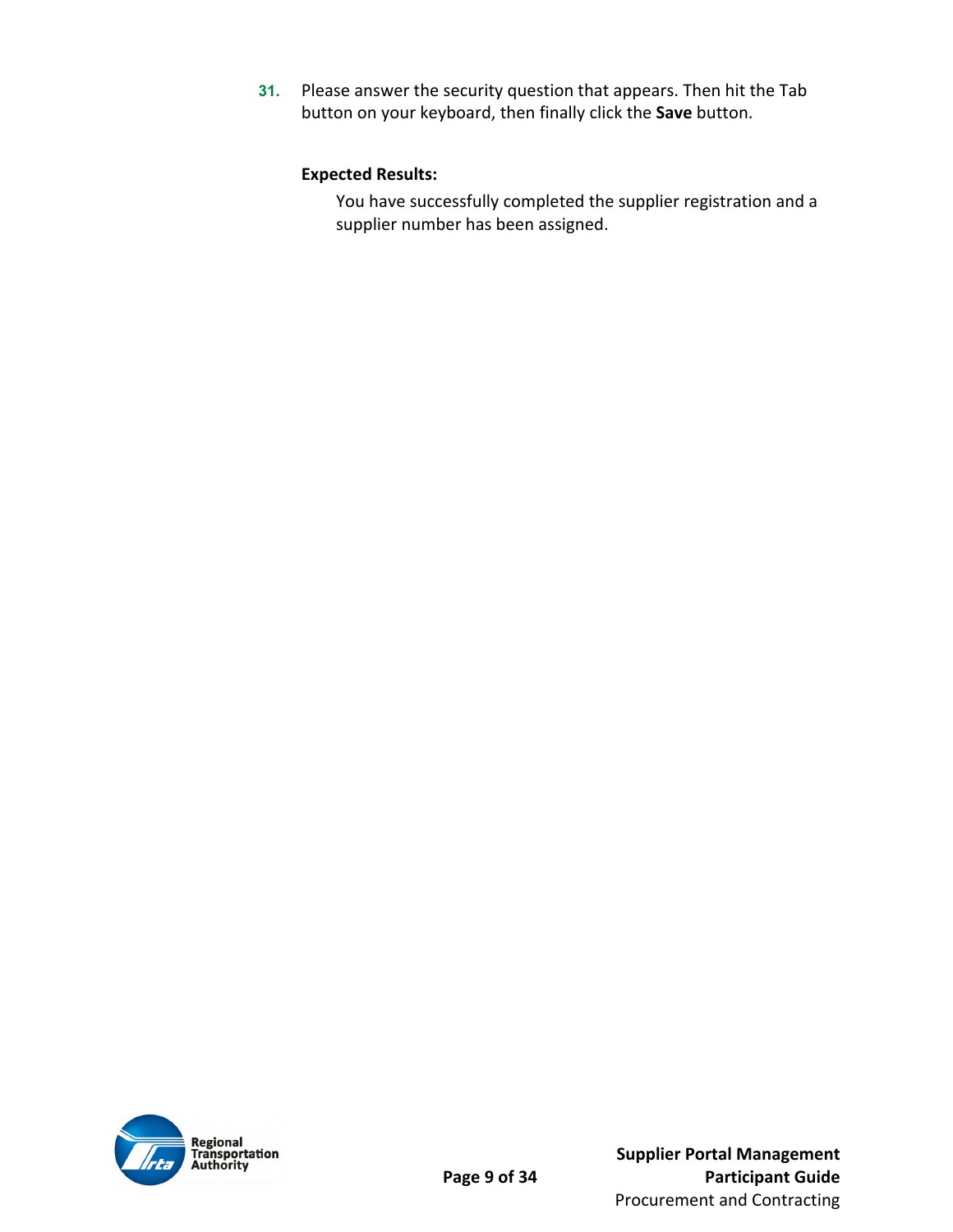#### **Step‐By‐Step Procedure: Navigate Supplier Portal**



- **1.** Click the **Supplier Portal** link to access the system.
- **2.** From the **Supplier Portal** landing page, click the **Edge of the state** icon in the upper right corner of the screen and then select **Sign in** from the drop‐ down list.
- **3.** Enter the user name in the **User Name** field.

**NOTE:** User name is case‐sensitive.

- **4.** Enter the password in the **Password** field.
- **5.** Click the **Login** button.
- **6.** On the **Supplier Portal** screen, click the tabs in the Navigation bar. Each tab may or may not display a drop‐down list. However, the various links corresponds to an array of transactions that can be taken by the supplier.
- **7.** For example, select **Events** in the Navigation bar, then select **Browse Open Events** from the drop‐down list to view open events.

#### **Expected Results:**

You have successfully navigated the Supplier Portal.

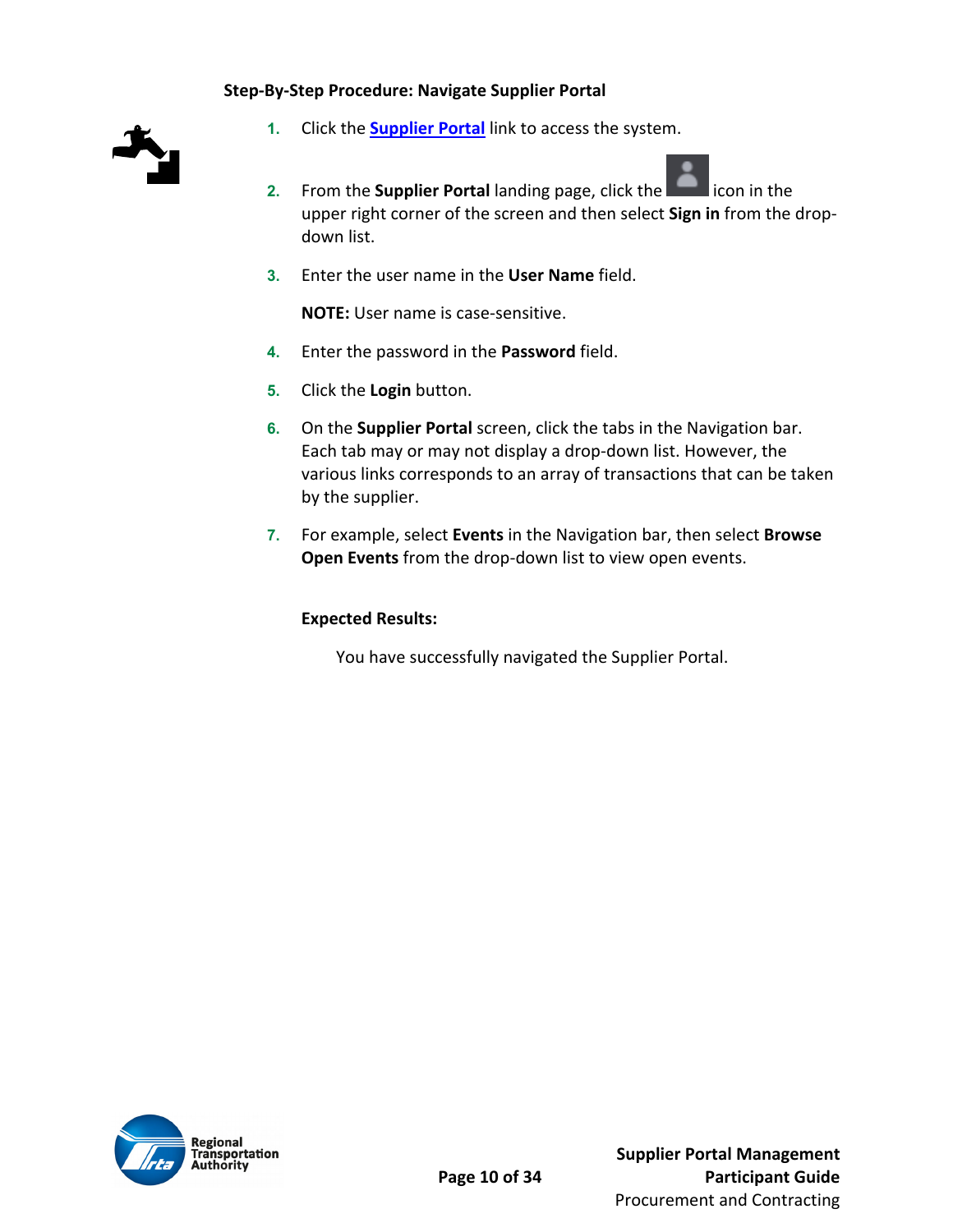#### **Step‐By‐Step Procedure: Supplier Updates Account in Supplier Portal**



- **1.** Click the **Supplier Portal** link to access the system.
- **2.** From the **Supplier Portal** landing page, click the **Example 2.** icon in the upper right corner of the screen and then select **Sign in** from the drop‐ down list.
- **3.** Enter the user name in the **User Name** field.

**NOTE:** User name is case‐sensitive.

- **4.** Enter the password in the **Password** field.
- **5.** Click the **Login** button.
- **6.** Click **My Account** in the Navigation bar.
- **7.** On the **Account Information** screen, update the necessary changes to the Supplier account. You may also scroll down and update information on the various tabs found on the left hand side of the screen.
- **8.** Click the **Save** button.

#### **Expected Results:**

You have successfully updated the supplier account.

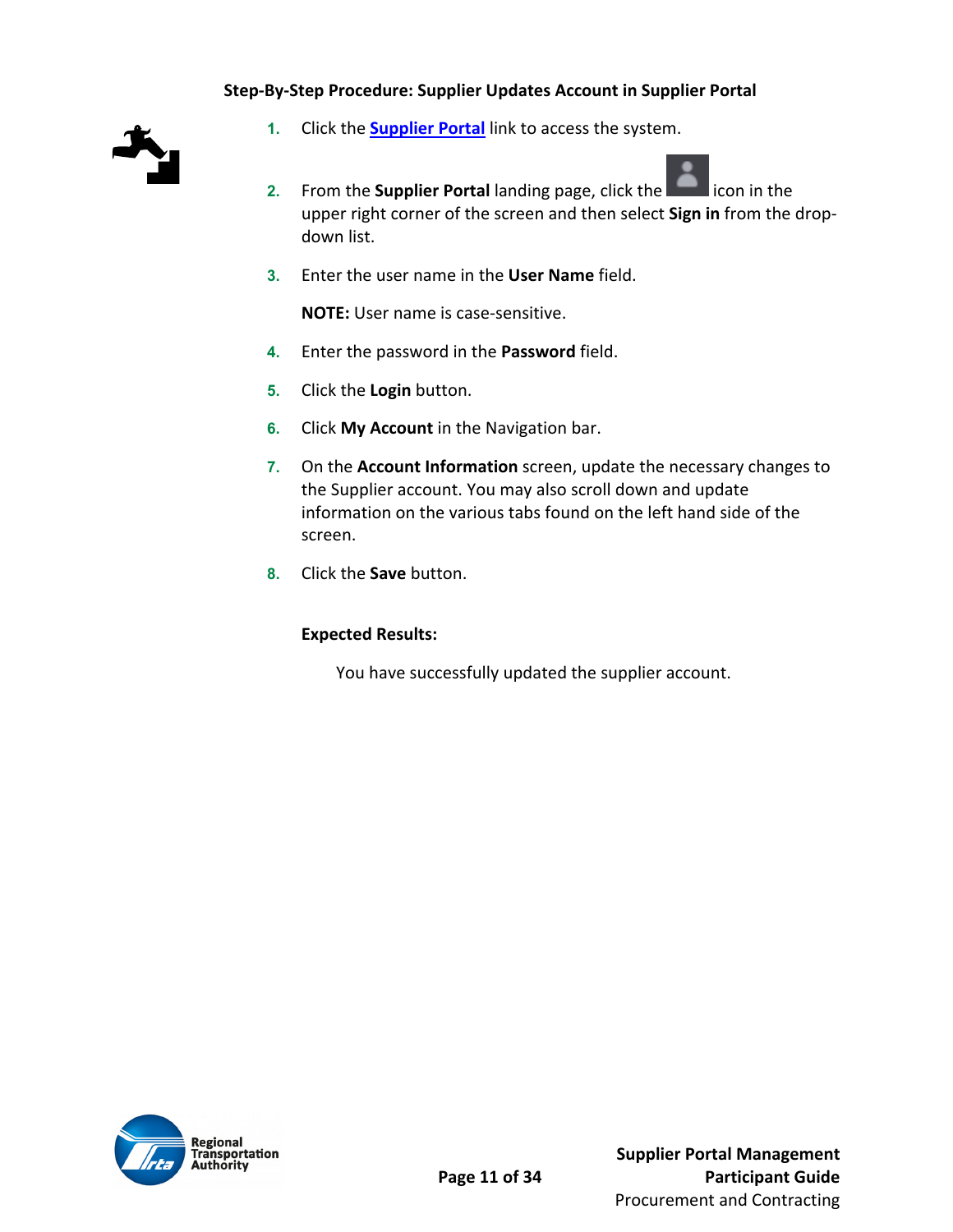#### **Step‐By‐Step Procedure: Supplier Changes Password using Security Question**



- **1.** Click the **Supplier Portal** link to access the system.
- **2.** From the **Supplier Portal** landing page, click the **Edge of the interior** upper right corner of the screen and then select **Sign in** from the drop‐ down list.
- **3.** Click the **Forgot your password?** Link.
- **4.** Enter your User Name in the **User Name** field.

**NOTE:** User name is case‐sensitive.

- **5.** Click the **Reset** button.
- **6.** Answer your security question(s).
- **7.** Click the **Reset** button.
- **8.** On the **Reset Password** screen, enter the new password in the **New Password** field.
- **9.** Retype the new password in the **Confirm New Password** field.
- **10.** Click the **Save** icon.

#### **Expected Results:**

You have successfully reset the supplier portal password.

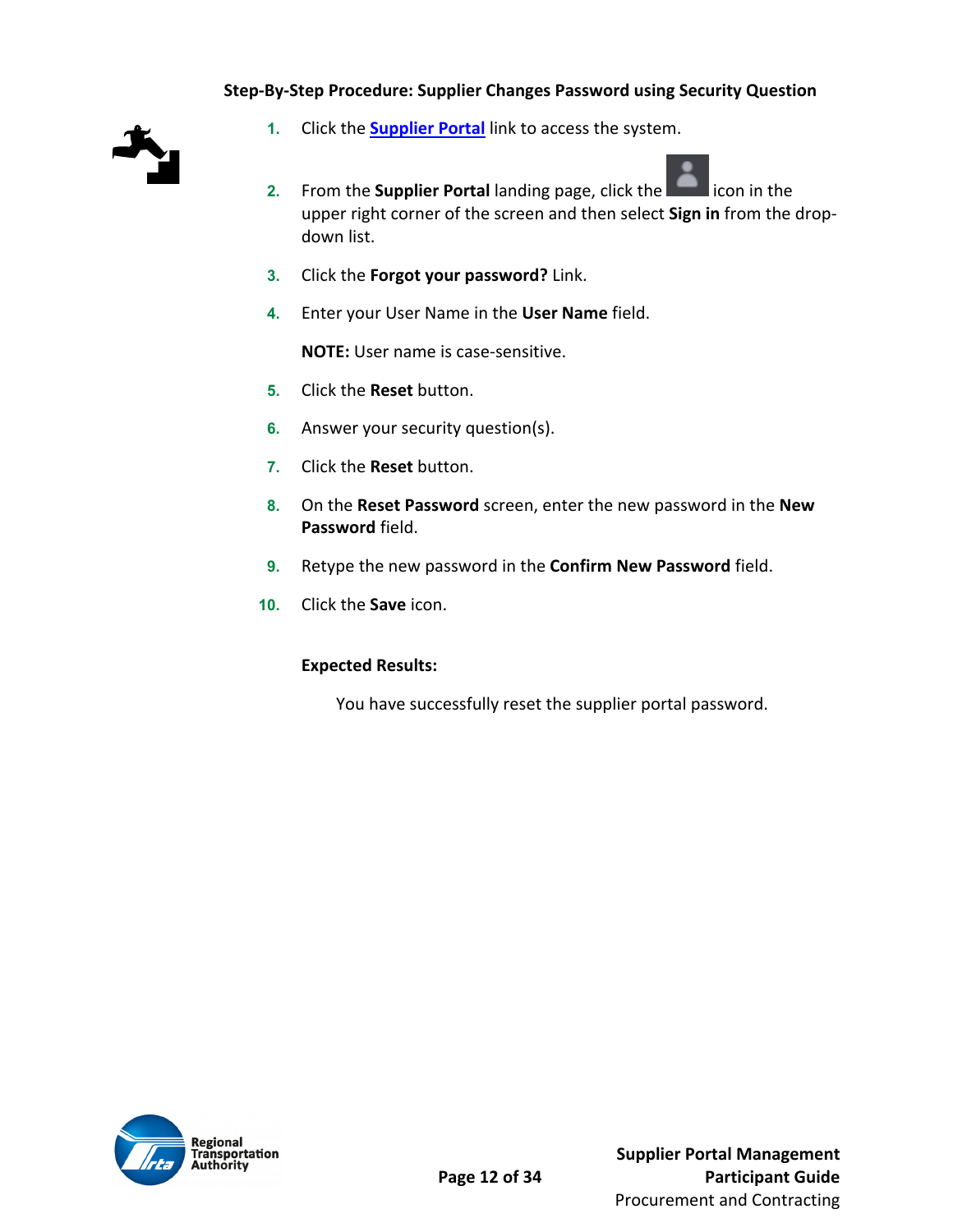#### **Step‐By‐Step Procedure: Add a Subcontractor in the Supplier Portal**



- **1.** Click the **Supplier Portal** link to access the system.
- **2.** From the **Supplier Portal** landing page, click the **Example 2.** icon in the upper right corner of the screen and then select **Sign in** from the drop‐ down list.
- **3.** Enter the user name in the **User Name** field.

**NOTE:** User name is case‐sensitive.

- **4.** Enter the password in the **Password** field.
- **5.** Click the **Login** button.
- **6.** Select **Contracts** in the Navigation bar, then select **Subcontractors** from the drop‐down list.
- **7.** Click the **Subcontractors** tab.
- **8.** Click the **Create** button.
- **9.** On the **Company Information** tab, complete the required fields:

| <b>Field</b>              | <b>Value</b>                                              |
|---------------------------|-----------------------------------------------------------|
| <b>Company Name</b>       | Enter the company name.                                   |
| <b>Doing Business As</b>  | Enter the doing business as information if<br>applicable. |
| <b>Dun and Bradstreet</b> | Enter the company Dun and Bradstreet number.              |
| <b>Business Type</b>      | Select the business type from the drop-down<br>list.      |
| <b>Tax ID Type</b>        | Select the tax id type from the drop-down list.           |
| Tax ID                    | Enter the company tax id number.                          |

**Note:** VAT Registration Country and VAT Registration Number are for non‐U.S.A. based countries. Please leave blank if you do not have a VAT number.

**10.** In the **Address Information** section, complete the required fields:

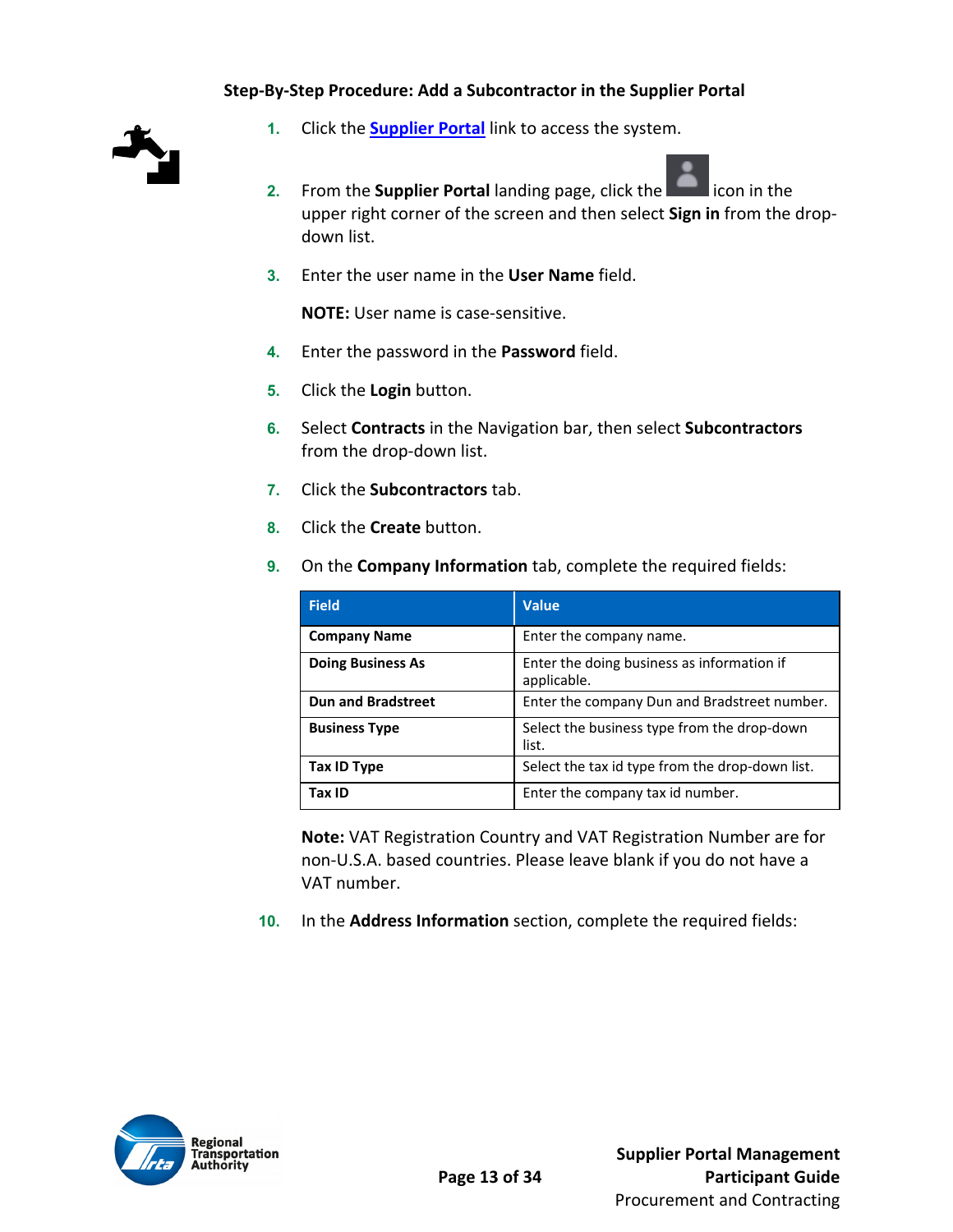| <b>Field</b>          | <b>Value</b>                                          |
|-----------------------|-------------------------------------------------------|
| Country               | Select the country from the drop-down list.           |
| <b>Street Address</b> | Enter the street address.                             |
| City                  | Enter the city.                                       |
| <b>State/Province</b> | Select the state/province from the drop-down<br>list. |
| <b>Post Code</b>      | Enter the post code.                                  |
| <b>Active</b>         | Select the checkbox.                                  |

- **11.** Click the **Save** button.
- **12.** Click the **Diversity** tab.
- **13.** Click the **Create** button.
- **14.** On the **Subcontractor Diversity** screen, complete the required fields:

**Note:** Registration on RTA Chicago's Supplier Portal requires selecting a diversity code, gender, and/or ethnicity as a Diversity Code as a part of supplier registration.

| <b>Field</b>           | <b>Value</b>                                                           |
|------------------------|------------------------------------------------------------------------|
| <b>Diversity Code</b>  | Select the diversity, gender, or ethnicity from<br>the drop-down list. |
| <b>Effective Date</b>  | Enter the effective date.                                              |
| <b>Expiration Date</b> | Enter the expiration date                                              |
| <b>Attachment</b>      | Select a file to attach.                                               |

- **15.** Click the **Save** button.
- **16.** Click the **Browser Back** button.

**Note**: Please repeat steps #13 – 16 for as many Diversity Codes that apply to the subcontractor.

- **17.** Click the **Contacts** tab.
- **18.** Click the **Create** button.
- **19.** On the **Subcontractor Contact** screen, complete the required fields:

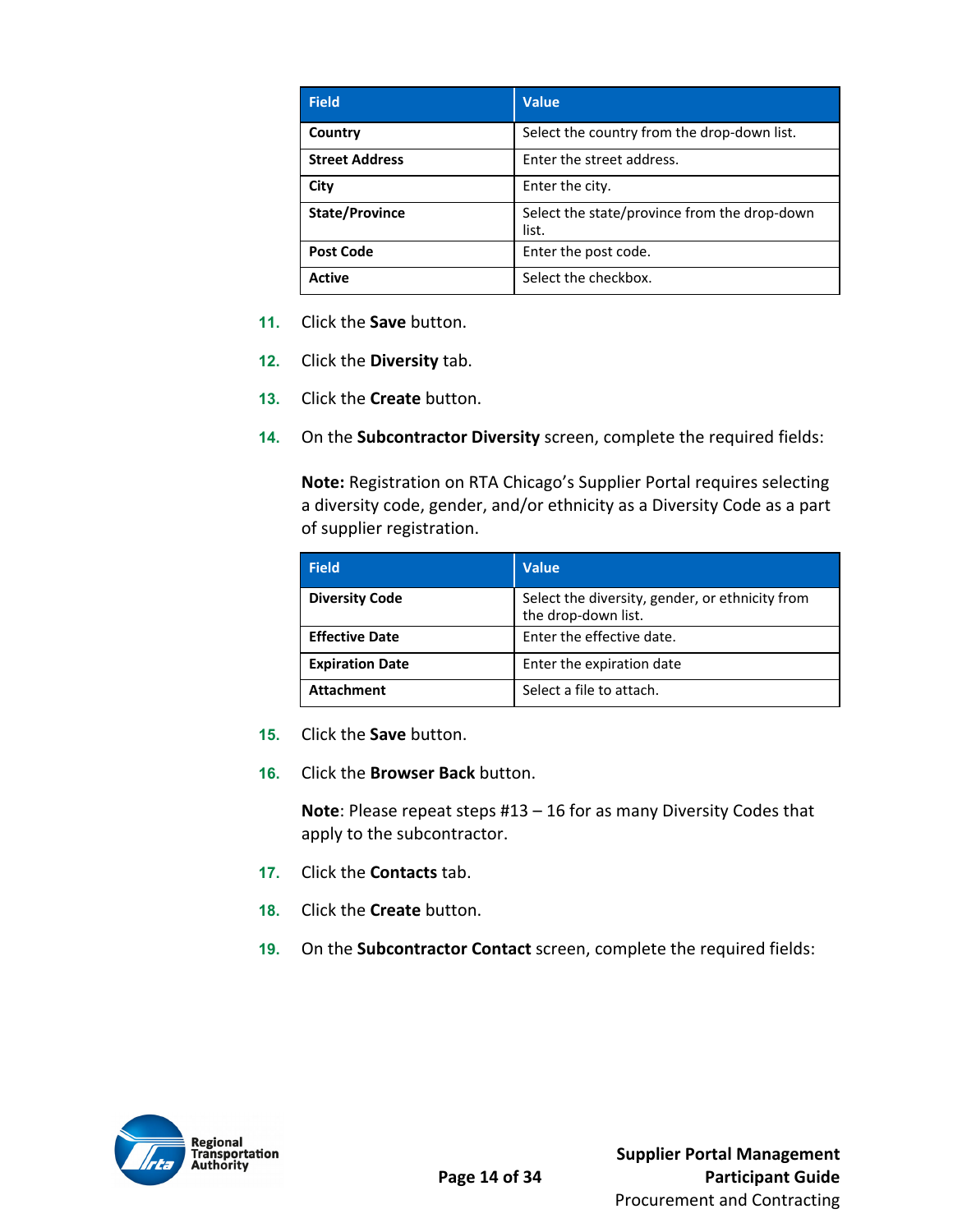| <b>Field</b>             | Value                                                                 |
|--------------------------|-----------------------------------------------------------------------|
| <b>First Name</b>        | Enter the first name of the primary contact on<br>the account.        |
| Last Name                | Check the last name of the primary contact on<br>the account.         |
| <b>Contact Title</b>     | Enter the primary contacts title.                                     |
| <b>Phone County Code</b> | Enter the phone number to be used.                                    |
| <b>Phone Number</b>      | Enter the phone number of the<br>business/contact including are code. |
| <b>Extension</b>         | Enter the extension for this contact                                  |
| <b>Fax Country Code</b>  | Enter the fax country code for international<br>dialing.              |
| <b>Phone Number</b>      | Enter the fax number for this contact.                                |
| <b>Extension</b>         | Enter the extension for this contact                                  |
| <b>Email Address</b>     | Enter the email address for this contact.                             |

**20.** In the **Mailing Address** section, enter the mailing address information in the following fields:

| <b>Field</b>          | <b>Value</b>                                                    |
|-----------------------|-----------------------------------------------------------------|
| Country               | Select the country code, and the address format will<br>appear. |
| <b>Street Address</b> | Enter the street address for the supplier.                      |
| City                  | Enter the city for this supplier's address.                     |
| <b>State/Province</b> | Enter or select the state/province for the address.             |
| <b>Post Code</b>      | Enter the zip code.                                             |

- **21.** Click the **Save** button.
- **22.** Click the **Browser Back** button.

**Note**: Please repeat steps #18 – 22 for as many contacts that apply to the subcontractor.

- **23.** Click the **Comments** tab to attach documents related to the subcontractor.
- **24.** Click the **Create** button.
- **25.** On the **Subcontractor Comment** screen, complete the required fields:

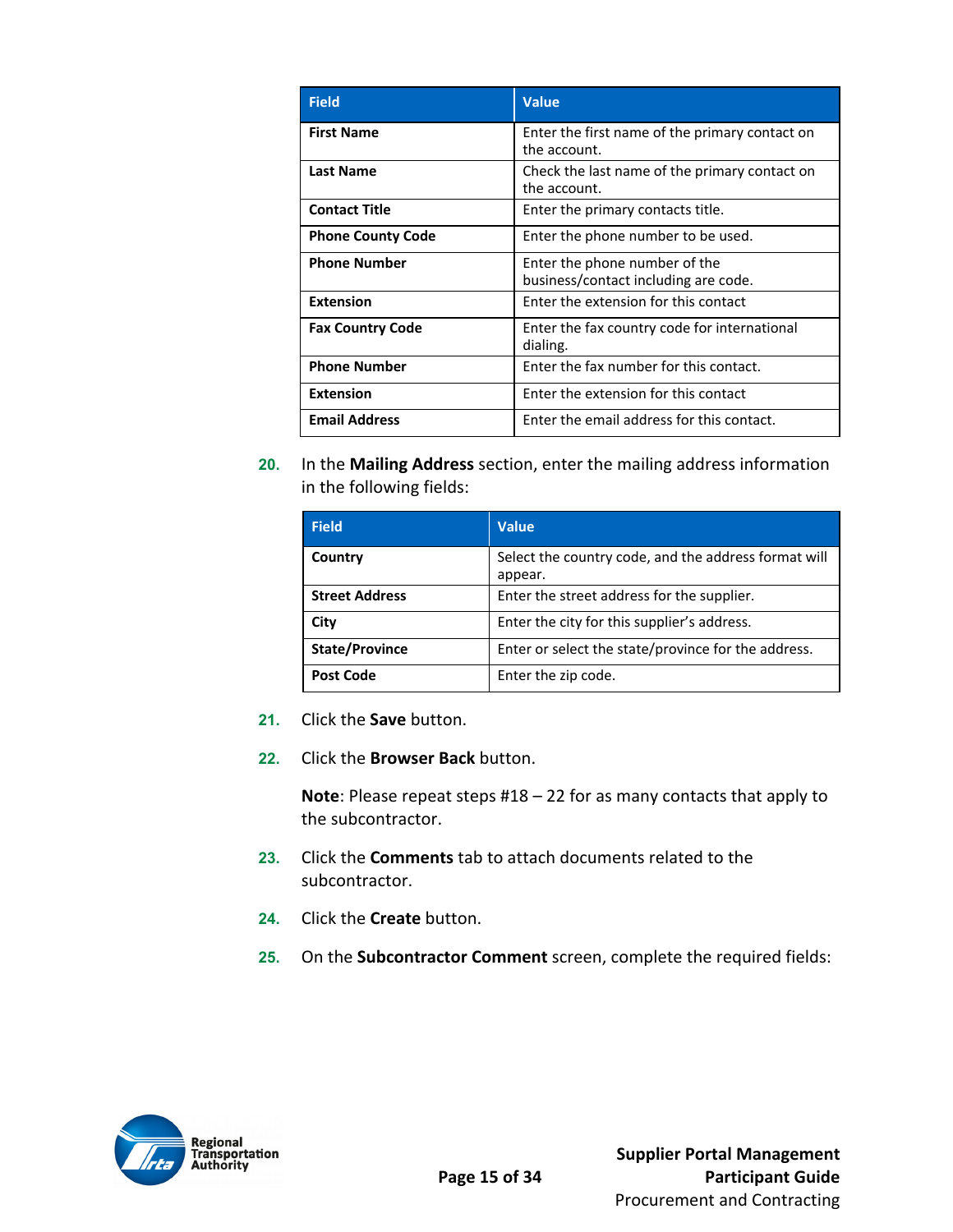| <b>Field</b>            | <b>Value</b>                     |
|-------------------------|----------------------------------|
| Title                   | Enter the title for the comment. |
| Comment                 | Enter the comment.               |
| <b>Attachment Title</b> | Enter an attachment title.       |
| <b>Attachment</b>       | Select the file to attach.       |

- **26.** Click the **Save** button.
- **27.** Click the **Browser Back** button.

**Note**: Please repeat steps #24 – 27 for as many comments that apply to the subcontractor.

- **28.** Click the **Certifications** tab.
- **29.** Click the **Create** button.
- **30.** On the **Subcontractor Certification** screen, complete the required fields:

**Note:** Registration on RTA Chicago's Supplier Portal requires selecting certification(s) as a part of supplier registration.

| <b>Field</b>              | <b>Value</b>                                              |
|---------------------------|-----------------------------------------------------------|
| <b>Certification Code</b> | Select the certification code from the drop-down<br>list. |
| <b>Effective Date</b>     | Enter the effective date.                                 |
| <b>Expiration Date</b>    | Enter the expiration date.                                |
| <b>Attachment Title</b>   | Enter the attachment title.                               |
| <b>Attachment</b>         | Select the file to attach.                                |

- **31.** Click the **Save** button.
- **32.** Click the **Browser Back** button.

**Note**: Please repeat steps #29 – 32 for as many certifications that apply to the subcontractor.

- **33.** Click the **Commodity Codes** tab.
- **34.** Click the **Attach Commodity Code** button.
- **35.** On the **Commodity Codes** screen, select the checkbox to the left of any Commodity Code(s) associated with the company.
- **36.** Click the **Attach to Subcontractor** button.

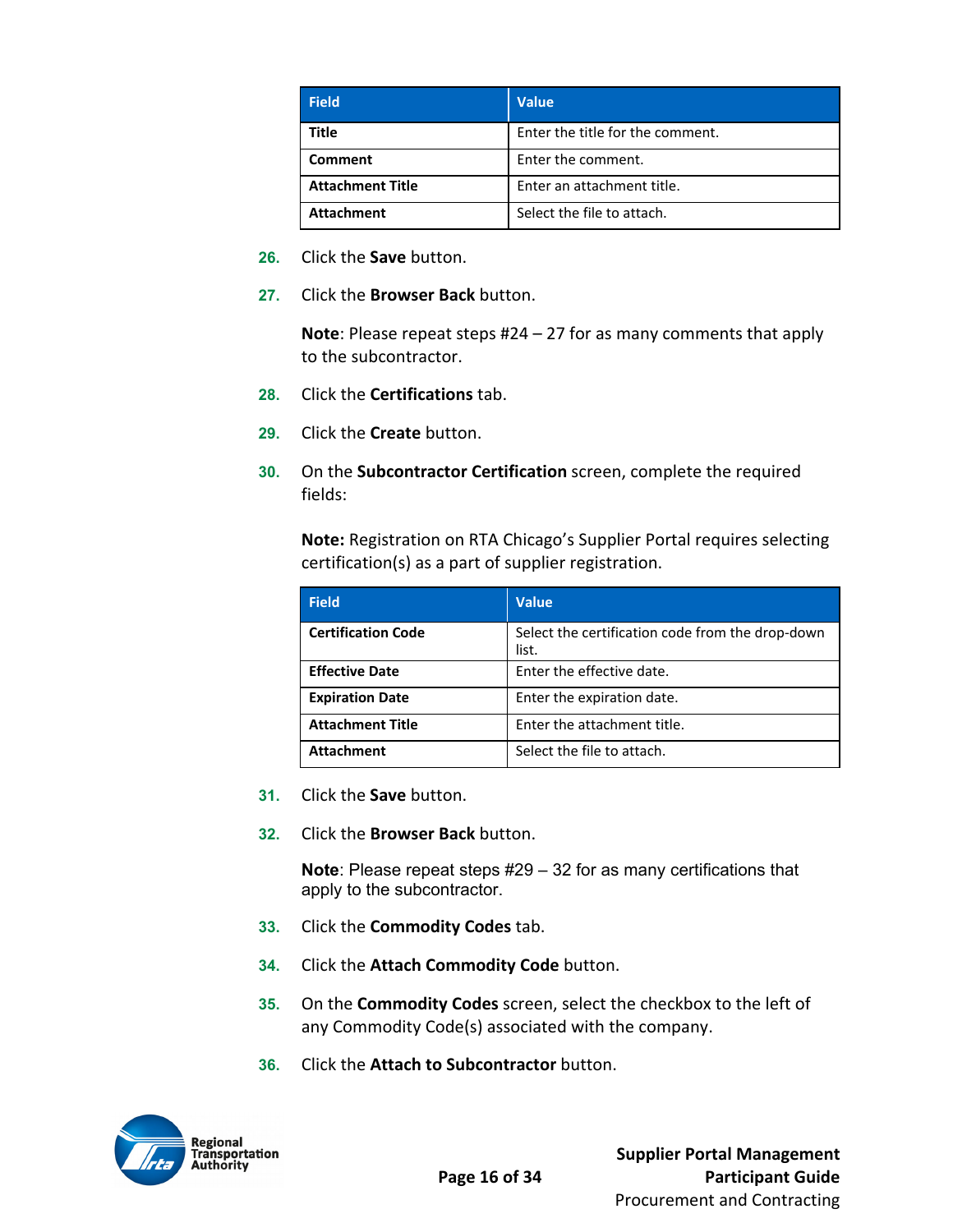**37.** Click the **Close** button.

#### **Expected Results:**

You have successfully added a subcontractor in the Supplier Portal.

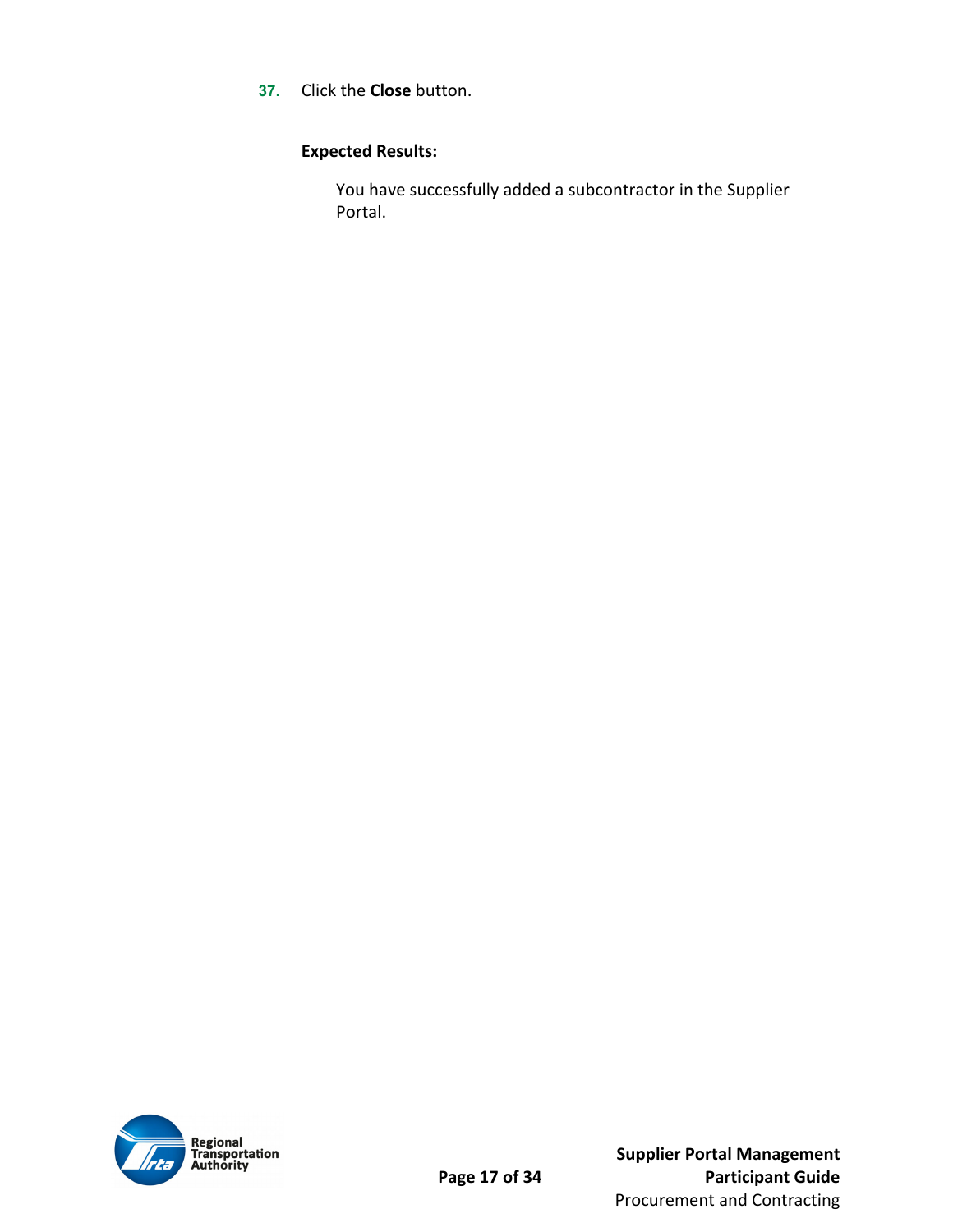### **Managing Opportunities and Bids**

Suppliers can respond to events that are flagged to show on the portal as long as they are registered. Unregistered suppliers are prompted to sign in or required to register in order to respond to an event.

This process covers the steps performed by a Supplier to manage opportunities and bids in the Supplier Portal.

#### **Step‐by‐Step Procedure: Review Open Events in the Supplier Portal**



- **1.** Click the **Supplier Portal** link to access the system.
- **2.** From the **Supplier Portal** landing page, click the **Education** icon in the upper right corner of the screen and then select **Sign in** from the drop‐ down list.
- **3.** Enter the user name in the **User Name** field.
- **4.** Enter the password in the **Password** field.
- **5.** Click the **Login** button.
- **6.** Select **Events** in the Navigation bar and then select **Browse Open Events** from the drop‐down list.
- **7.** On the **Open Events** screen, enter the desired search criteria *if applicable*.
- **8.** Click the **Search** button.
- **9.** Highlight the open event to be viewed.
- **10.** Click the **View Event** button.
- **11.** Review the **Event Summary** screen and print the event summary if desired, by clicking the **Print** button.

#### **Expected Results:**

You have successfully reviewed the Event Summary screen and printed, if desired.

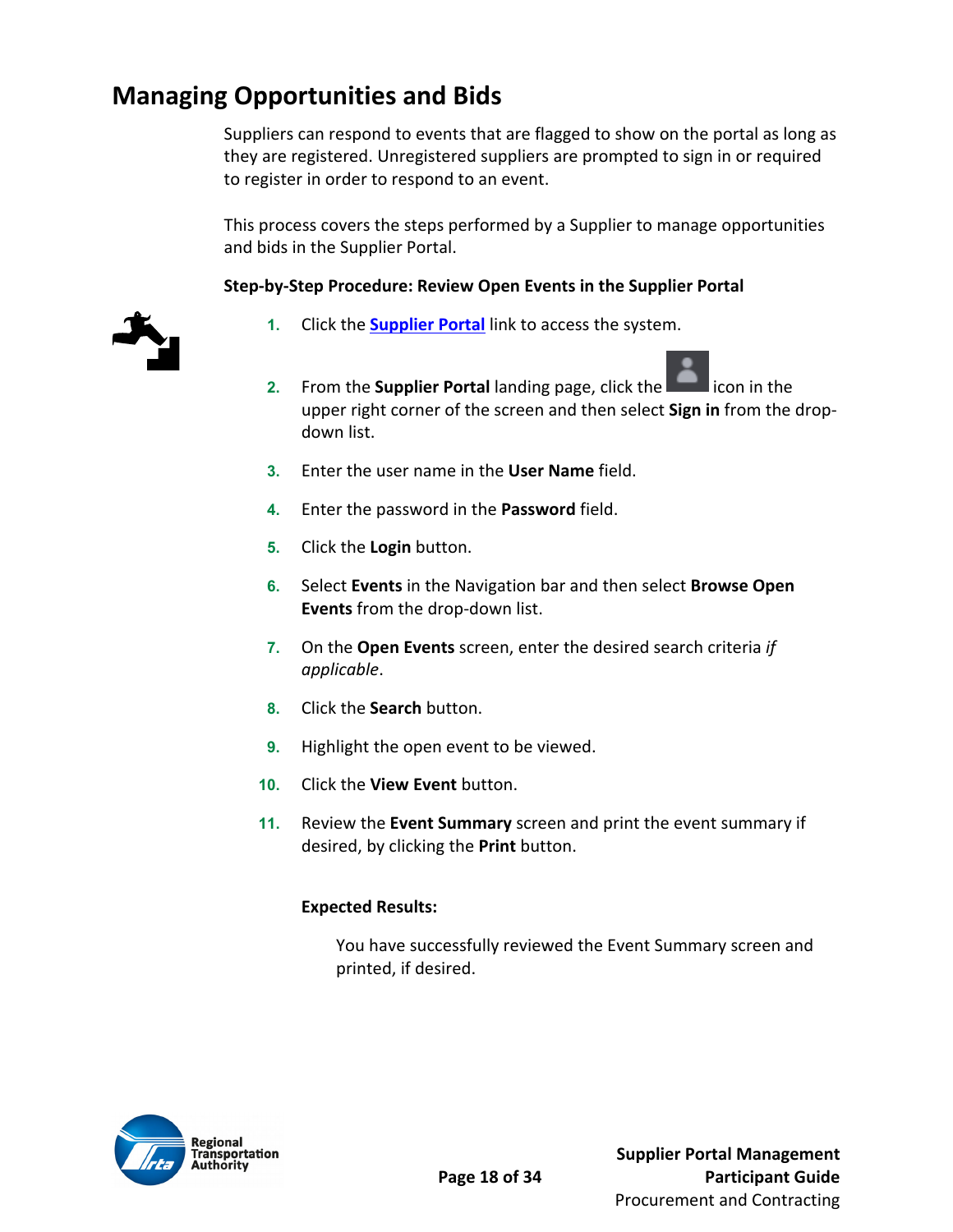#### **Step‐by‐Step Procedure: Supplier Bids/Responds to an Event in Supplier Portal**



- **1.** Click the **Supplier Portal** link to access the system.
- **2.** From the **Supplier Portal** landing page, click the **Edge of the Supplier Portal** licon in the upper right corner of the screen and then select **Sign in** from the drop‐ down list.
- **3.** Enter the user name in the **User Name** field.
- **4.** Enter the password in the **Password** field.
- **5.** Click the **Login** button.
- **6.** Select **Events** in the Navigation bar and then select **Browse Open Events** from the drop‐down list.
- **7.** On the **Open Events** screen, enter the desired search criteria *if applicable*.
- **8.** Click the **Search** button.
- **9.** Highlight the open event to be viewed.
- **10.** Click the **View Event** button.

The *Event Summary* screen appears.

- **11.** Click on the various tabs to view event information.
	- **Summary Tab:** Brief overview of the event.
	- **Meetings Tab:** Lists meeting(s) for the event.
	- **Contacts Tab:** Key personnel for the event.
	- **Attachments Tab:** Important documents for the event.
	- **Questions Tab:** Lists required question(s) for the event.
	- Lines Tab: Displays the line(s) of the event that is to be bid on.
	- **Q And A Forum:** List of questions from bidders and responses from the RTA.
	- **Amendments Tab:** If applicable, list amendments for the event.
- **12.** Click the **Respond Now** button.

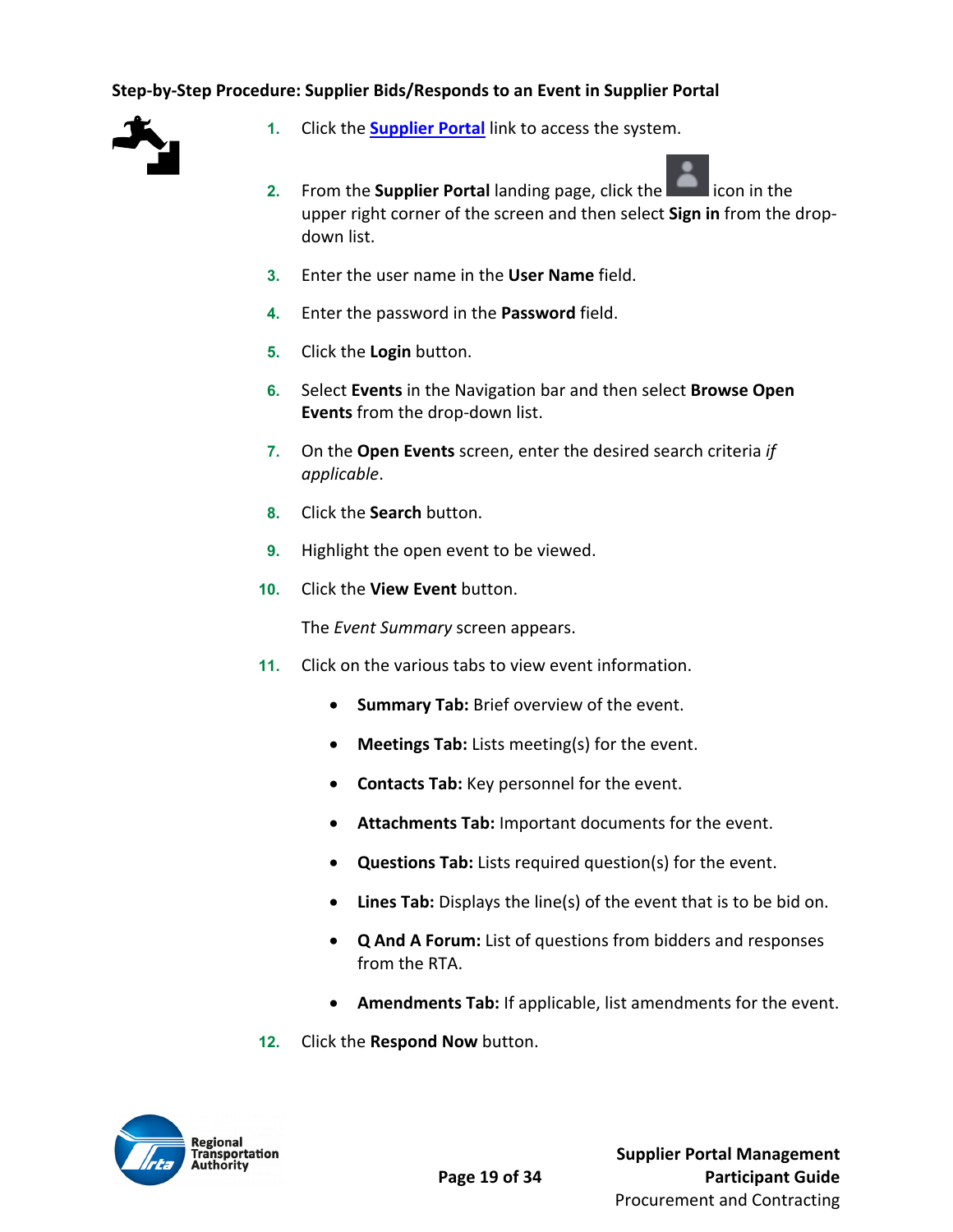- **13.** On the **Event Response** tab, select the checkbox to the left of:
	- Select **I confirm that I am authorized to submit bids for my company** to bid on the event.

‐OR‐

 In the **No Bid Selection** section, select **I do not want to bid on this event** to not bid on the event. If this option is selected a **Reason** is required.

**Note**: If **I do not want to bid on this event** was selected, select a **Reason** from the drop‐down list. Then click the **Next** button. Finally, click the **Submit** button.

**14.** Click the **Next** button.

**Note:** Clicking the **Next** button saves the information on the screen when navigating between displayed tabs.

**15.** On the **Line Responses** tab, click the **Maintain Line Response Details** button.

| <b>Field</b>                   | <b>Value</b>                                                                                                                 |
|--------------------------------|------------------------------------------------------------------------------------------------------------------------------|
| <b>Vendor Item</b>             | Enter the vendor item.                                                                                                       |
| <b>Vendor Item Description</b> | Enter the vendor item description if you see the<br>column listed on the highlighted line. If not,<br>please skip this step. |
| Quantity                       | Enter the quantity.                                                                                                          |
| <b>Unit Price</b>              | Enter the unit price.                                                                                                        |
| <b>Delivery Date</b>           | Enter or select the delivery date.                                                                                           |

**16.** On the **Line Response** tab, enter the line response information.

**Note:** If you desire to make no bid, click the **Maintain Line Response Detail** button. Under **Enter Line Response Information**, check the *no bid* checkbox, select a **Reason** from the drop‐down list, and then click the **Next** button. Review the **Line Response Summary** page and then click the **Finish** button.

**17.** Click the **Next** button.

**Note:** Clicking the **Next** button saves the information on the screen when navigating between displayed tabs.

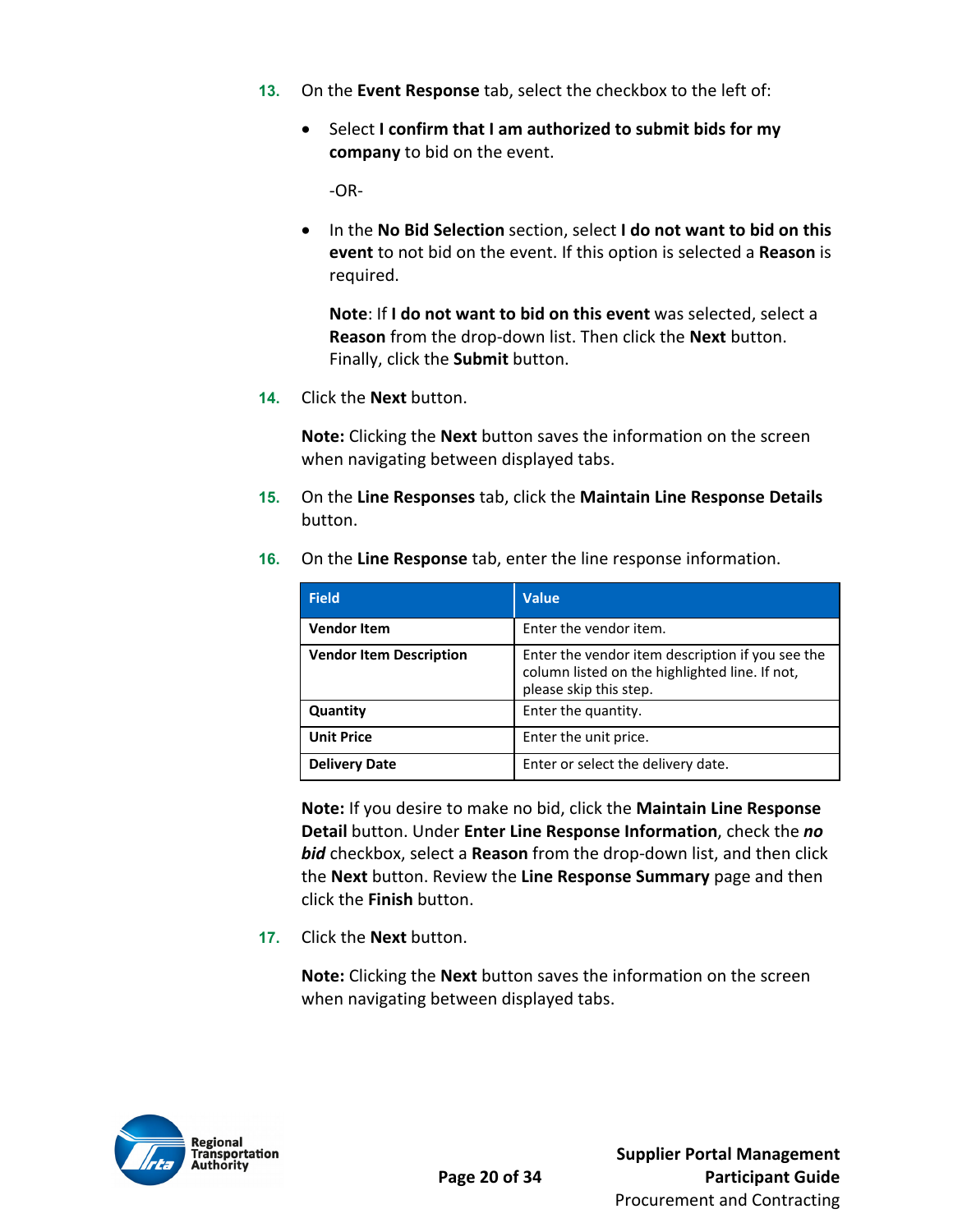- **18.** On the **Question Responses** tab, enter your response(s) in the answer field to any question(s). Similarly, attach any required document(s) for any question(s).
- **19.** Click the **Next** button.
- **20.** On the **Response Attachments** tab, click the **Create** button to add an attachment.

| <b>Field</b> | <b>Value</b>                |
|--------------|-----------------------------|
| Title        | Enter the attachment title. |
| File         | Select the file to attach.  |

**21.** Click the **OK** button**.** 

**Note:** Please repeat steps #19 ‐ 20 for as many response attachments that apply to your bid. These may include any proposal(s), item specification sheet(s), resume(s), etc. that are relevant for your bid.

- **22.** Click the **Next** button.
- **23.** On the **Submit Response** tab, click the **Submit** button.
- **24.** Click the **Print My Response** button to print your response.

#### **Expected Results:**

You have successfully bid on an event.

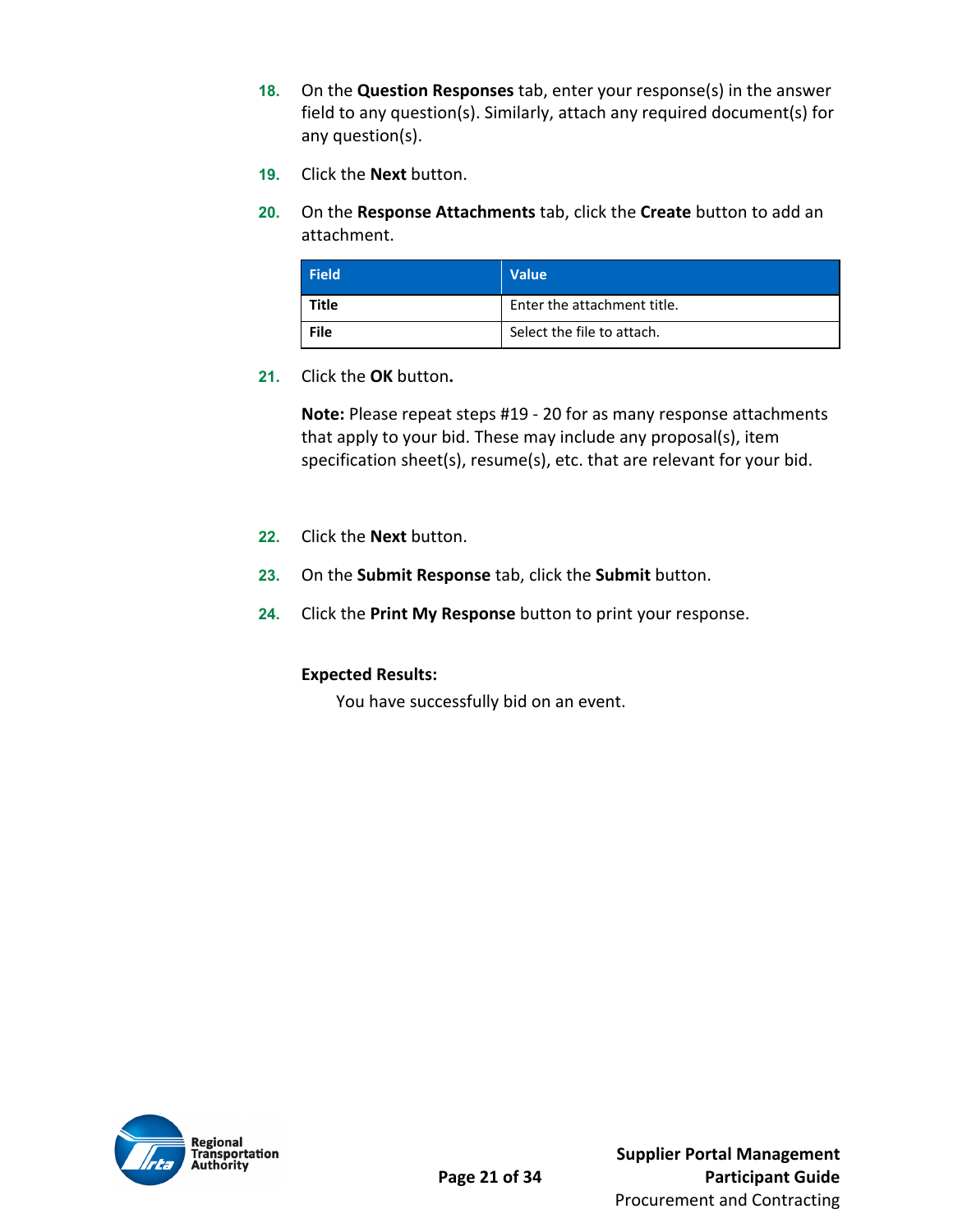#### **Step‐by‐Step Procedure: Supplier Edits a Response to an Event in Supplier Portal**



- **1.** Click the **Supplier Portal** link to access the system.
- **2.** From the **Supplier Portal** landing page, click the **Edge of the Supplier Portal** licon in the upper right corner of the screen and then select **Sign in** from the drop‐ down list.
- **3.** Enter the user name in the **User Name** field.

**NOTE:** User name is case‐sensitive.

- **4.** Enter the password in the **Password** field.
- **5.** Click the **Login** button.
- **6.** Select **Events** in the Navigation bar and then select **My Responses** from the drop‐down list.
- **7.** Click the **Responses Open for Award** tab.
- **8.** On the **Responses Open for Award** screen, enter the desired search criteria *if applicable*.
- **9.** Click the **Search** button to view responses where the status in **Event Status** column is **Open**.
- 10. Double-click to open the response to be modified.
- **11.** Click the **Modify Response** button.

**Note**: This may also display as **Reinstate Response** button if you previously withdrew your bid.

- **12.** A confirmation message displays, click the **Yes** button to confirm modification of the response.
- **13.** Review the **Event Response**, **Event Line Responses**, **Event Questions**, and **Attachments** tabs and modify as necessary. Click the **Save** button to ensure that all edits are saved.
- **14.** Once you are ready to submit your response, click the **Submit** button.

#### **Expected Results:**

You have successfully modified and resubmitted a response.

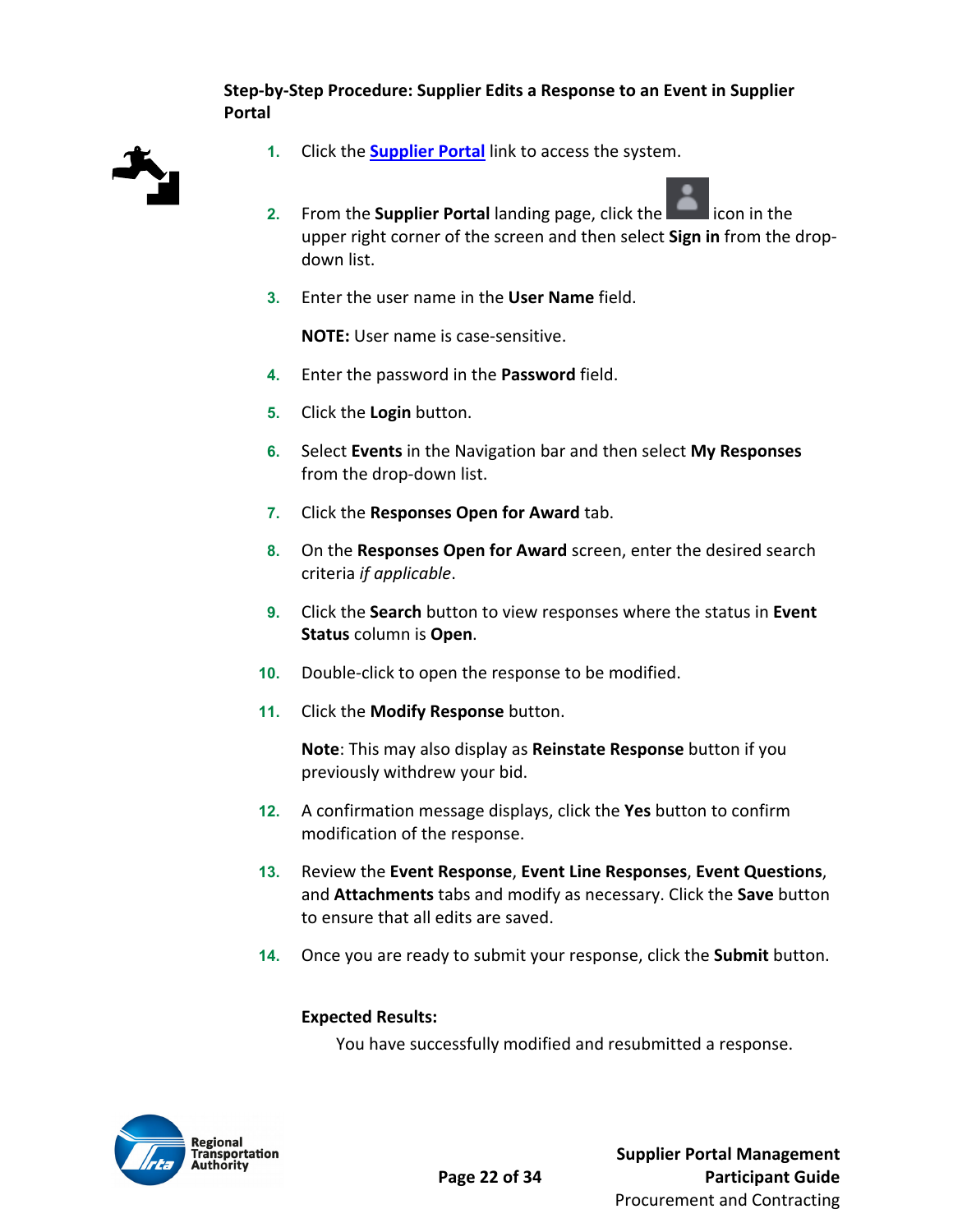#### **Step‐by‐Step Procedure: Supplier Asks Questions on an Open Event in Supplier Portal**



- **1.** Click the **Supplier Portal** link to access the system.
- **2.** From the **Supplier Portal** landing page, click the **Edge of the state** icon in the upper right corner of the screen and then select **Sign in** from the drop‐ down list.
- **3.** Enter the user name in the **User Name** field.

**NOTE:** User name is case‐sensitive.

- **4.** Enter the password in the **Password** field.
- **5.** Click the **Login** button.
- **6.** Select **Events** in the Navigation bar and then select **Browse Open Events** from the drop‐down list.
- **7.** On the **Open Events** screen, enter the desired search criteria.
- **8.** Click the **Search** button.
- **9.** Highlight the open event to be viewed.
- **10.** Click the **View Event** button.
- **11.** Click the **Ask A Question** button.
- **12.** On the **Ask a Question** screen, enter text in the **Question** field.
- **13.** Click the **Save** button.

#### **Expected Results:**

You have successfully submitted a question on an event.

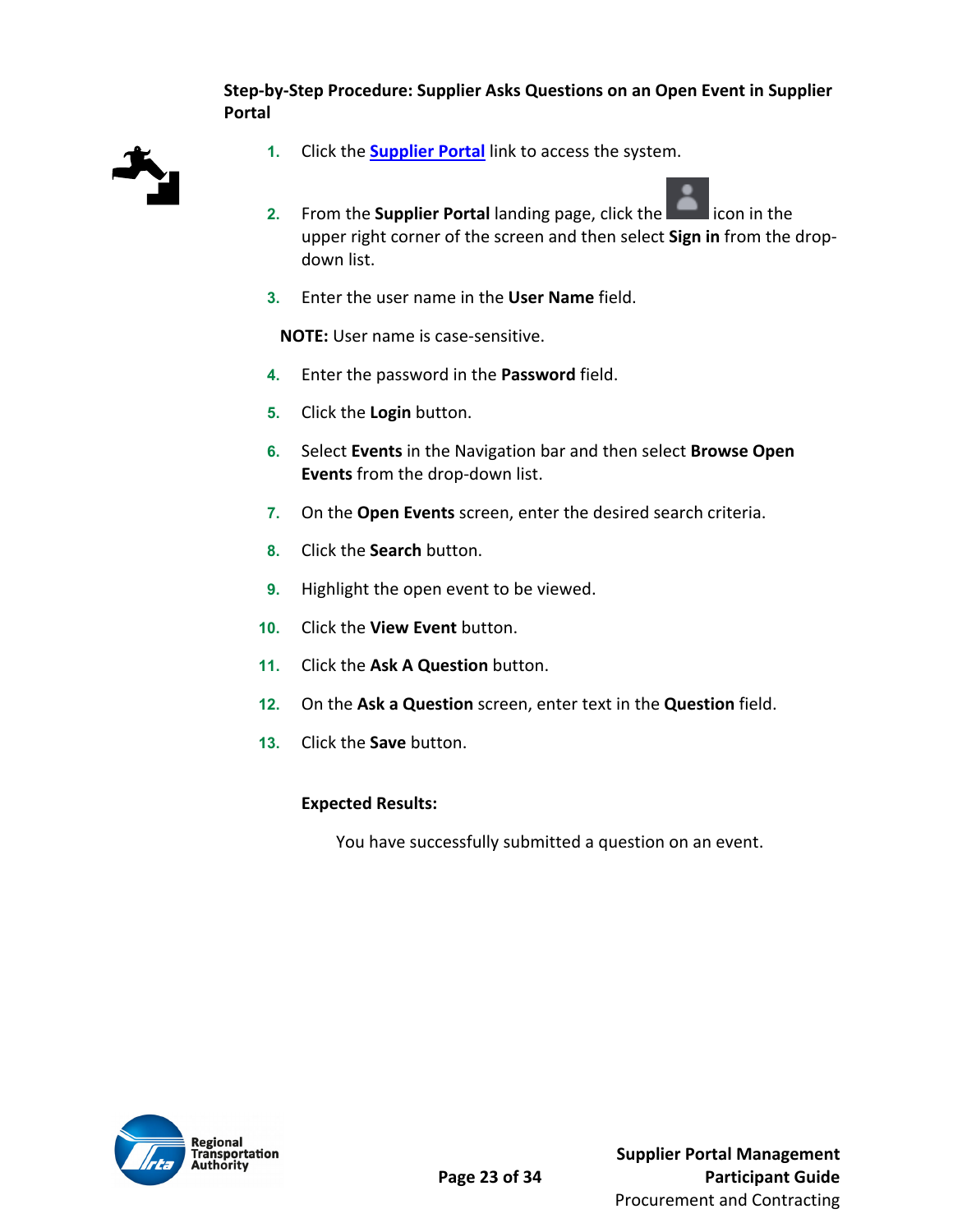#### **Step‐by‐Step Procedure: Check Bid Status**



- **1.** Click the **Supplier Portal** link to access the system.
- **2.** From the **Supplier Portal** landing page, click the **Example 2.** icon in the upper right corner of the screen and then select **Sign in** from the drop‐ down list.
- **3.** Enter the user name in the **User Name** field.

**NOTE:** User name is case‐sensitive.

- **4.** Enter the password in the **Password** field.
- **5.** Click the **Login** button.
- **6.** Select **Events** in the Navigation bar and then select **My Responses** from the drop‐down list.
- **7.** Click the various tab(s) in the Navigation bar to view the current status of your bid(s).

#### **Expected Results:**

You have successfully reviewed the bid status on events.

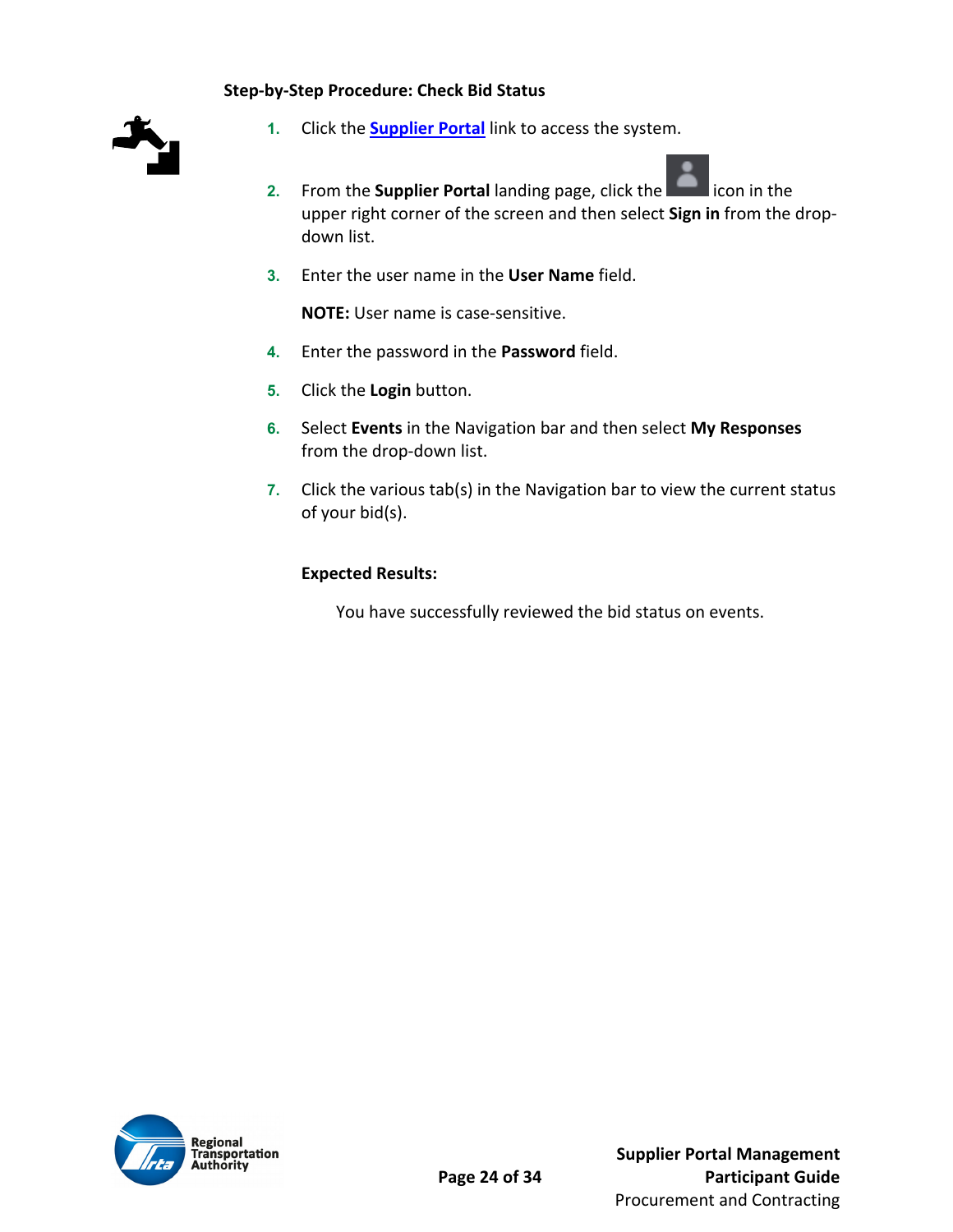#### **Step‐by‐Step Procedure: Create a Best and Final Offer**



- **1.** The Procurement Team will reach out to the Supplier to submit a best and final offer on an event.
- **2.** Click the **Supplier Portal** link to access the system.
- **3.** From the **Supplier Portal** landing page, click the **Education** icon in the upper right corner of the screen and then select **Sign in** from the drop‐ down list.
- **4.** Enter the user name in the **User Name** field.

**NOTE:** User name is case‐sensitive.

- **5.** Enter the password in the **Password** field.
- **6.** Click the **Login** button.
- **7.** Select **Events** in the Navigation bar and then select **My Responses** from the drop‐down list.
- **8.** Click the **Unsubmitted Best and Final** tab.
- **9.** Highlight the event to be viewed and updated as necessary.
- **10.** Click the **Enter All Best and Final Information** button.

**Note:** The bid information may be pre‐populated. You can edit this information as desired.

- **11.** On the **Event Response** tab, select the checkbox to the left of:
	- Select **I accept the terms and conditions for this event and confirm that I am authorized to accept these terms and conditions and submit bids for my company** if you want to bid on the event. Additional information will be required.

 $-OR-$ 

- Select **I do not want to bid on this event** if you do NOT want to bid on the event. If this option is selected a **Reason** is required.
- **12.** Click the **Next** button.

**Note:** Clicking the **Next** button saves the information on the screen when navigating between displayed tabs.

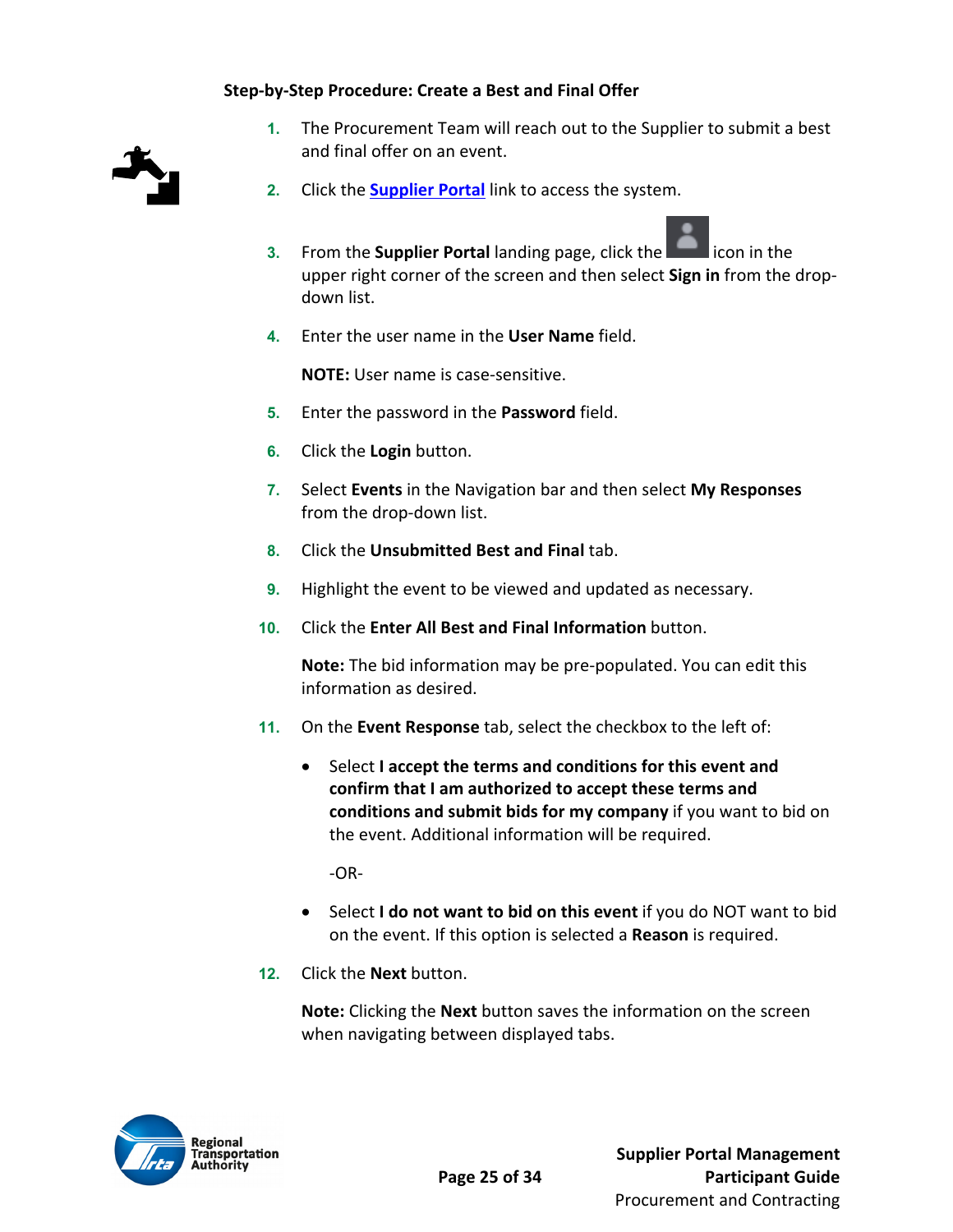- **13.** On the **Best and Final Line Responses** tab, click the **Maintain Line Response Details** button.
- **14.** On the **Event Line Response** screen, review and update the information as desired.
- **15.** Click the **OK** button.
- **16.** Click the **Next** button.

**Note:** Clicking the **Next** button saves the information on the screen when navigating between displayed tabs.

- **17.** On the **Response Attachments** tab, review and update the attachment as desired.
- **18.** Click the **Next** button.

**Note:** Clicking the **Next** button saves the information on the screen when navigating between displayed tabs.

- **19.** On the **Submit Response** tab, click the **Submit** button.
- **20.** Click the **Print My Response** button to print your response.

#### **Expected Results:**

You have successfully submitted a best and final offer on an event.

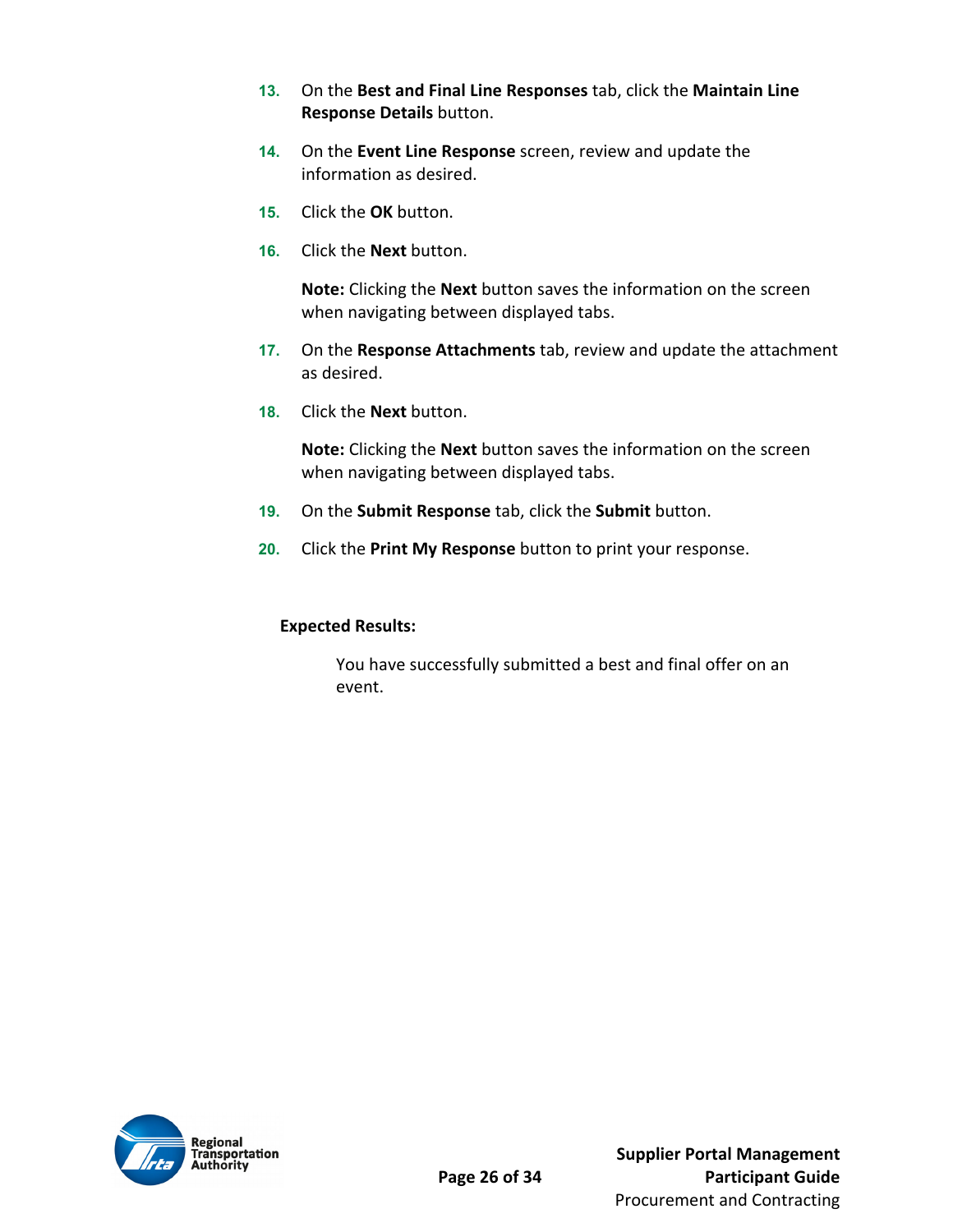#### **Step‐by‐Step Procedure: Create a Two‐Step Bidding Offer – Technical and Pricing Separately**



The RTA may request a two‐step bidding event. There are two categories: one where technical and pricing are submitted at the same time and the second is where technical and pricing are submitted at separate times.

This section should be used if technical and pricing are to be separate. Submitting a proposal section covers how to enter a bid if technical and pricing are to be submitted at the same time.

- **1.** Click the **Supplier Portal** link to access the system.
- **2.** From the **Supplier Portal** landing page, click the **Edge of inducts** icon in the upper right corner of the screen and then select **Sign in** from the drop‐ down list.
- **3.** Enter the user name in the **User Name** field.

**NOTE:** User name is case‐sensitive.

- **4.** Enter the password in the **Password** field.
- **5.** Click the **Login** button.
- **6.** Select **Events** in the Navigation bar and then select **Browse Open Events** from the drop‐down list.
- **7.** On the **Open Events** screen, enter the desired search criteria *if applicable*.
- **8.** Click the **Search** button.
- **9.** Highlight the open event to be viewed.
- **10.** Click the **View Event** button.
- **11.** Review the **Event Summary** screen click the **Respond Now** button.
- **12.** On the **Event Response** tab, select the checkbox to the left of:
	- Select **I accept the terms and conditions for this event and confirm that I am authorized to accept these terms and conditions and submit bids for my company** if you want to bid on the event. Additional information will be required.

‐OR‐

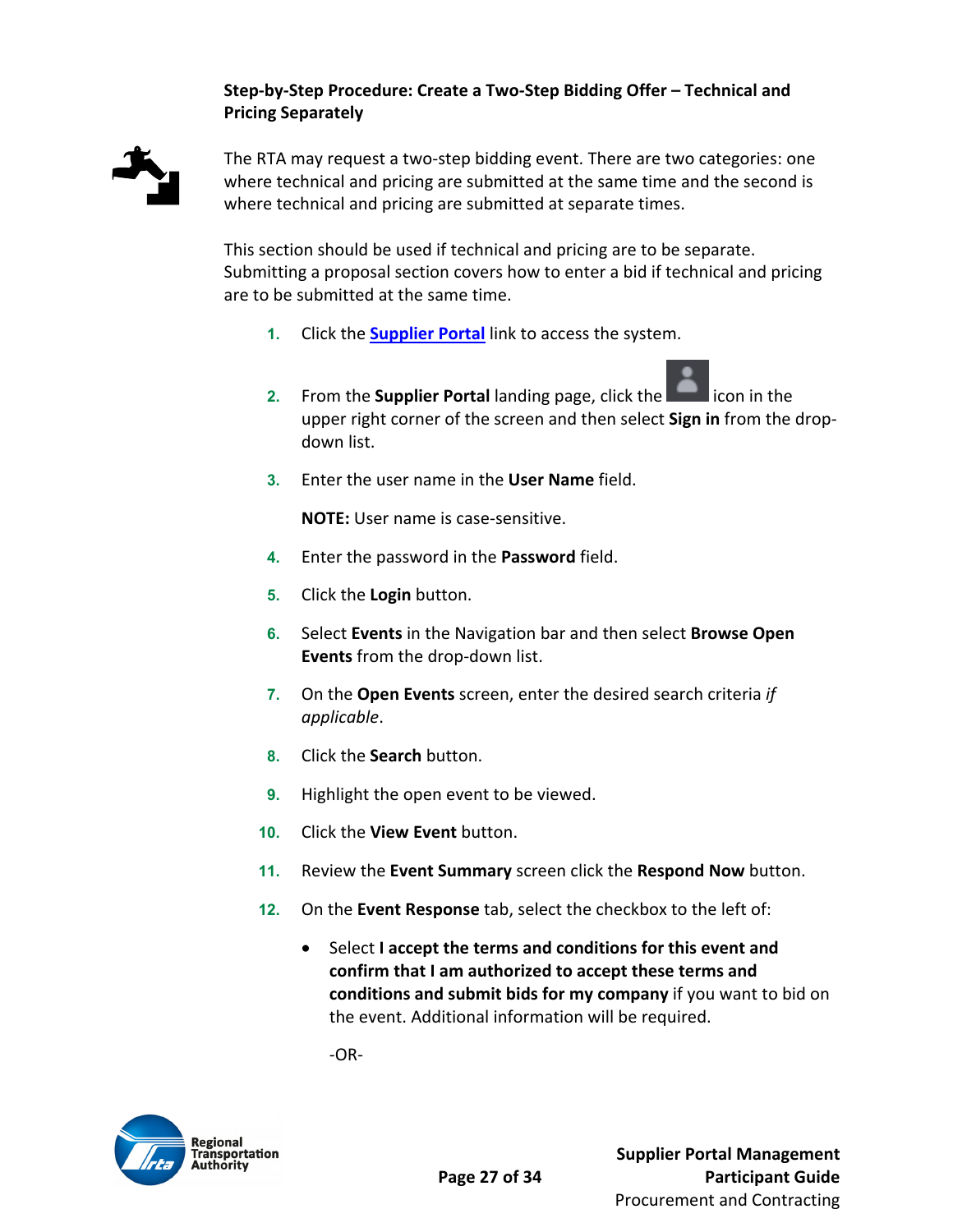Select **I do not want to bid on this event** if you do NOT want to bid on the event. If this option is selected a **Reason** is required.

**Note**: If you do not want to submit a bid then select the **I do not want to bid on this event** checkbox on the **Event Response** tab. Select a **Reason** from the drop‐down list. Then click the **Next** button. Click the **Submit** button.

**13.** Click the **Next** button.

**Note:** Clicking the **Next** button saves the information on the screen when navigating between displayed tabs.

- **14.** On the **Question Responses** tab, enter your response(s) in the answer field to any question(s). Similarly, attach any required document(s) for any question(s).
- **15.** Click the **Next** button.
- **16.** On the **Response Attachments** tab, click the **Create** button to add an attachment.

| <b>Field</b> | <b>Value</b>                |
|--------------|-----------------------------|
| Title        | Enter the attachment title. |
| File         | Select the file to attach.  |

**17.** Click the **OK** button**.** 

**Note:** Please repeat steps #16 ‐ 17 for as many response attachments that apply to your bid. These may include any proposal(s), item specification sheet(s), resume(s), etc. that are relevant for your bid.

- **18.** Click the **Next** button.
- **19.** On the **Submit Response** tab, click the **Submit** button to submit your bid for strictly the technical proposal section.
- **20.** Click the **Print My Response** button to print your response.
- **21.** You will receive a notification from the RTA regarding submitting the pricing portion for the two‐step bid.
- **22.** Click the **Supplier Portal** link to access the system.

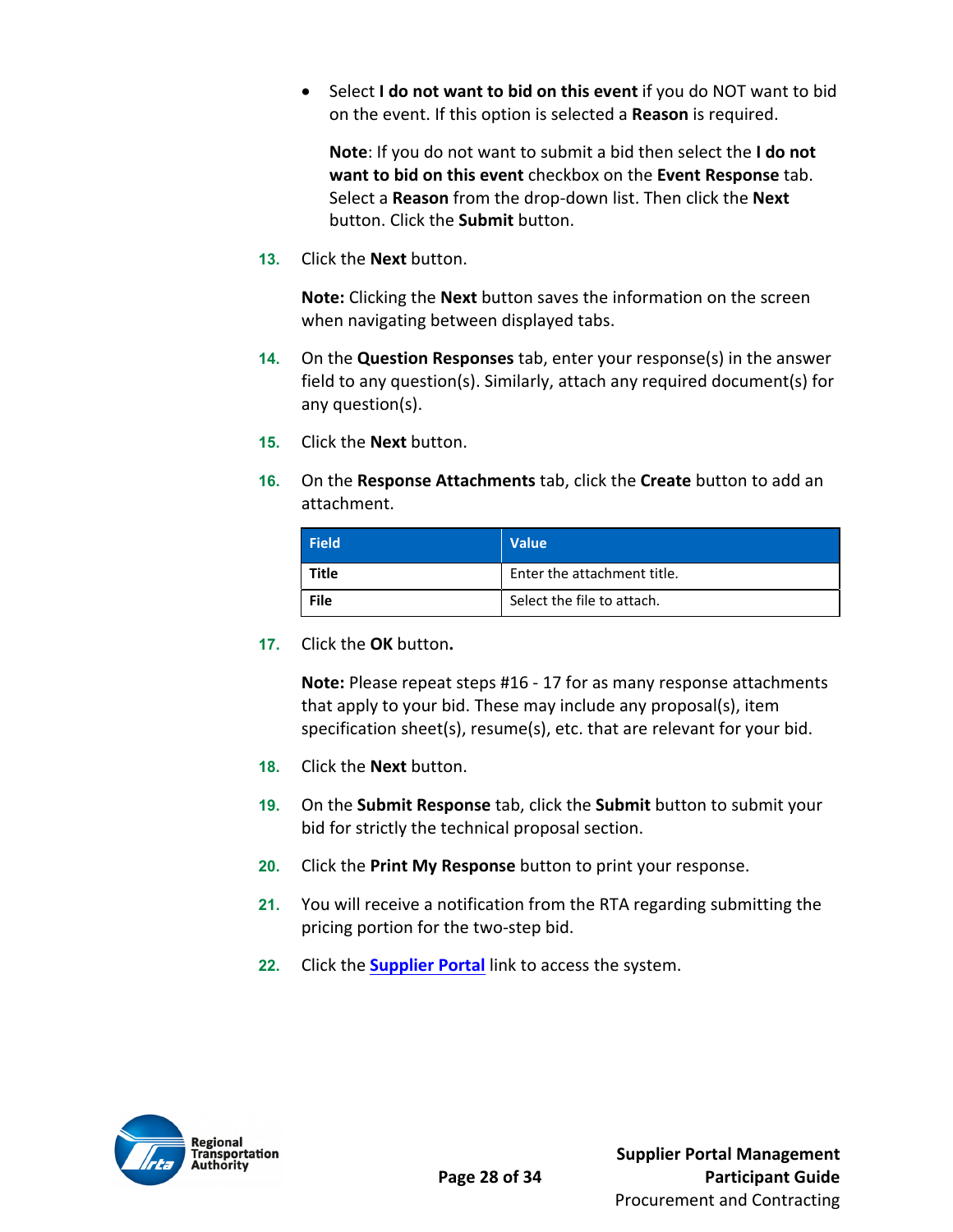

- **23.** From the **Supplier Portal** landing page, click the **Education** icon in the upper right corner of the screen and then select **Sign in** from the drop‐ down list.
- **24.** Enter the user name in the **User Name** field.

**NOTE:** User name is case‐sensitive.

- **25.** Enter the password in the **Password** field.
- **26.** Click the **Login** button.
- **27.** Select **Events** in the Navigation bar and then select **My Responses** from the drop‐down list.
- **28.** Click the **Unsubmitted Pricing** tab.
- **29.** Highlight the event to be viewed and updated as necessary.
- **30.** Click the **Enter Pricing** button.
- **31.** On the **Line Responses** tab, enter the line response information.

| <b>Field</b>                   | <b>Value</b>                                                                                                                 |
|--------------------------------|------------------------------------------------------------------------------------------------------------------------------|
| <b>Item</b>                    | Enter the item if applicable.                                                                                                |
| <b>Vendor Item</b>             | Enter the vendor item.                                                                                                       |
| <b>Vendor Item Description</b> | Enter the vendor item description if you see the<br>column listed on the highlighted line. If not,<br>please skip this step. |
| <b>Response Quantity</b>       | Enter the quantity.                                                                                                          |
| <b>Unit Price</b>              | Enter the unit price.                                                                                                        |
| <b>Delivery Date</b>           | Enter or select the delivery date if applicable.                                                                             |

**Note:** If you desire to make no bid, click the **Maintain Line Response Detail** button. Under **Enter Line Response Information**, check the *no bid* checkbox, select a **Reason** from the drop‐down list, and then click the **Next** button. Review the **Line Response Summary** page and then click the **Finish** button.

**32.** Click the **Next** button.

**Note:** Clicking the **Next** button saves the information on the screen when navigating between displayed tabs.

**33.** On the **Submit Response** tab, click the **Submit** button.

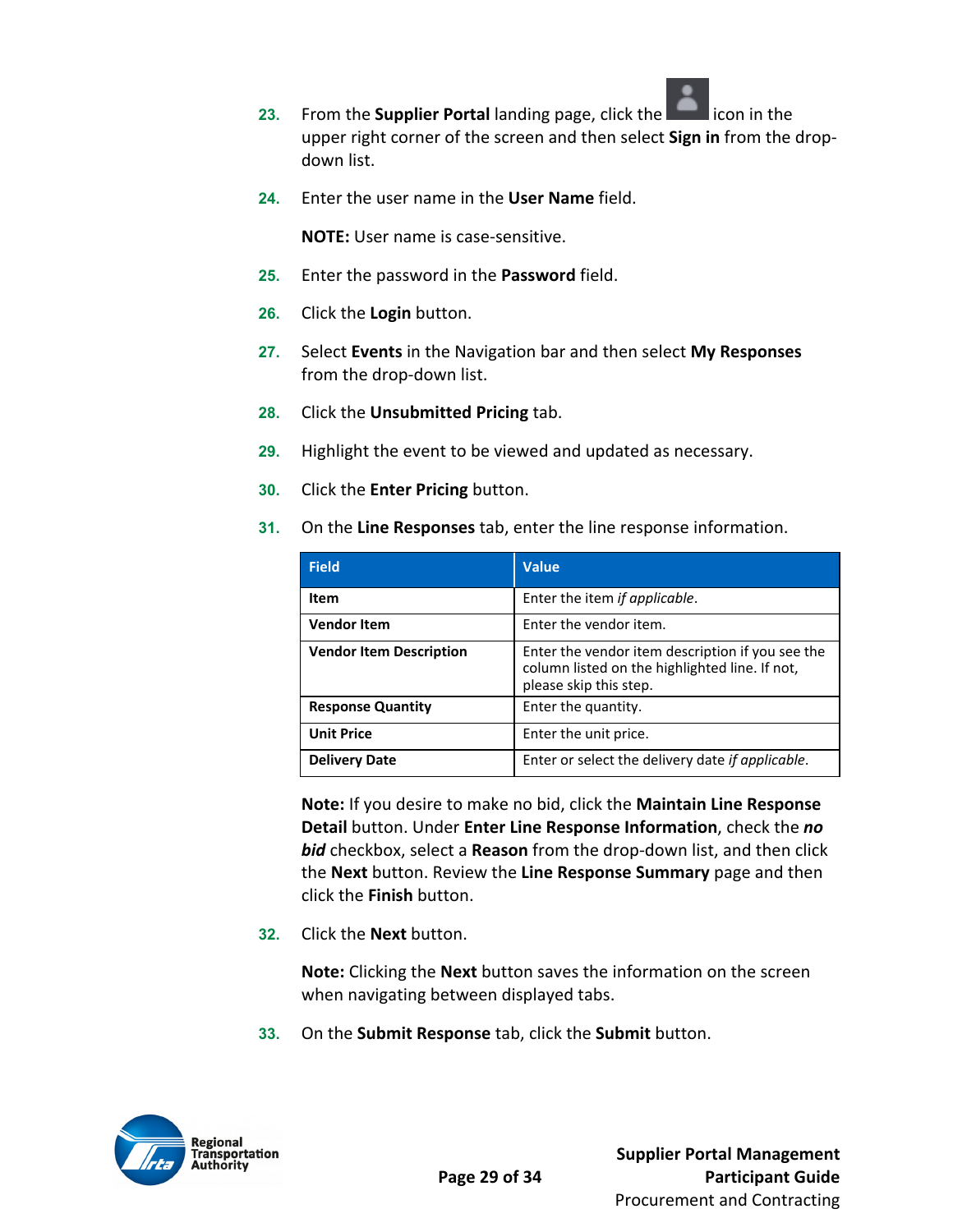**34.** Click the **Print My Response** button to print your response.

#### **Expected Results:**

You have successfully submitted a two-step bidding offer for an event.



 **Supplier Portal Management Page 30 of 34 Participant Guide** Procurement and Contracting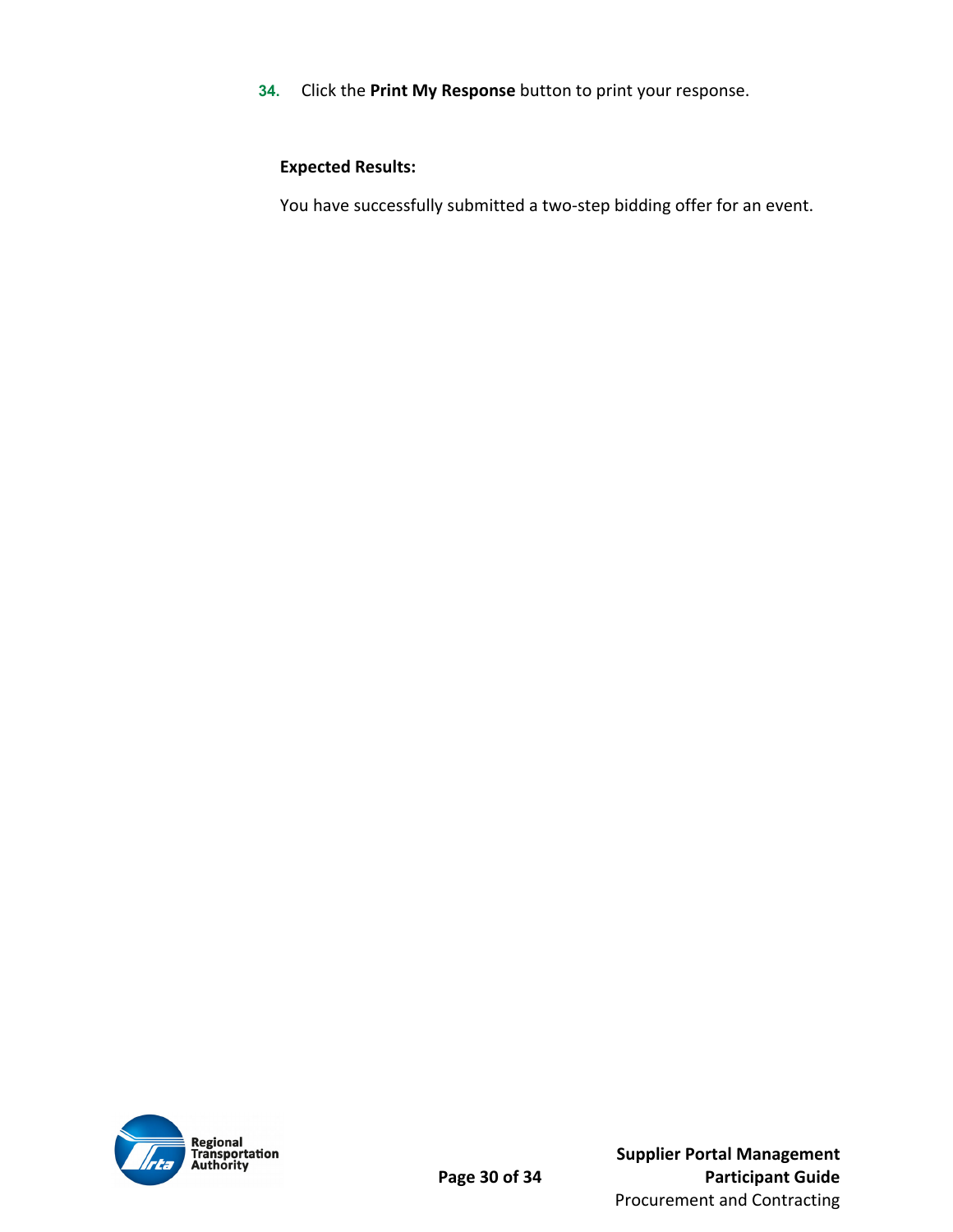### **Managing Invoices**

Using Invoices, suppliers can view open, paid, and overdue invoices. Suppliers can also view any invoices with errors and submit their own invoices directly from the portal.

Invoices cannot be submitted against any PO or Service Contract that has not been released, is not active, or in amendment status.

This process covers the steps performed by a Supplier to submit and view an invoice.

#### **Step‐by‐Step Procedure: Supplier Submits an Invoice via the Supplier Portal**



- **1.** Click the **Supplier Portal** link to access the system.
- **2.** From the **Supplier Portal** landing page, click the **Example 2.** icon in the upper right corner of the screen and then select **Sign in** from the drop‐ down list.
- **3.** Enter the user name in the **User Name** field.

**NOTE:** User name is case‐sensitive.

- **4.** Enter the password in the **Password** field.
- **5.** Click the **Login** button.
- **6.** Select **Create Invoices** from the **Order Management** drop‐down list in the Navigation bar.
- **7.** On the **Create Invoice** screen, select one of the two invoice options:
	- **PO Match**
	- **Service Contract**

**Note:** The **Expense** option should never be selected. This is for RTA internal use only.

**8.** The **Create Invoice** screen displays. Complete the following fields:

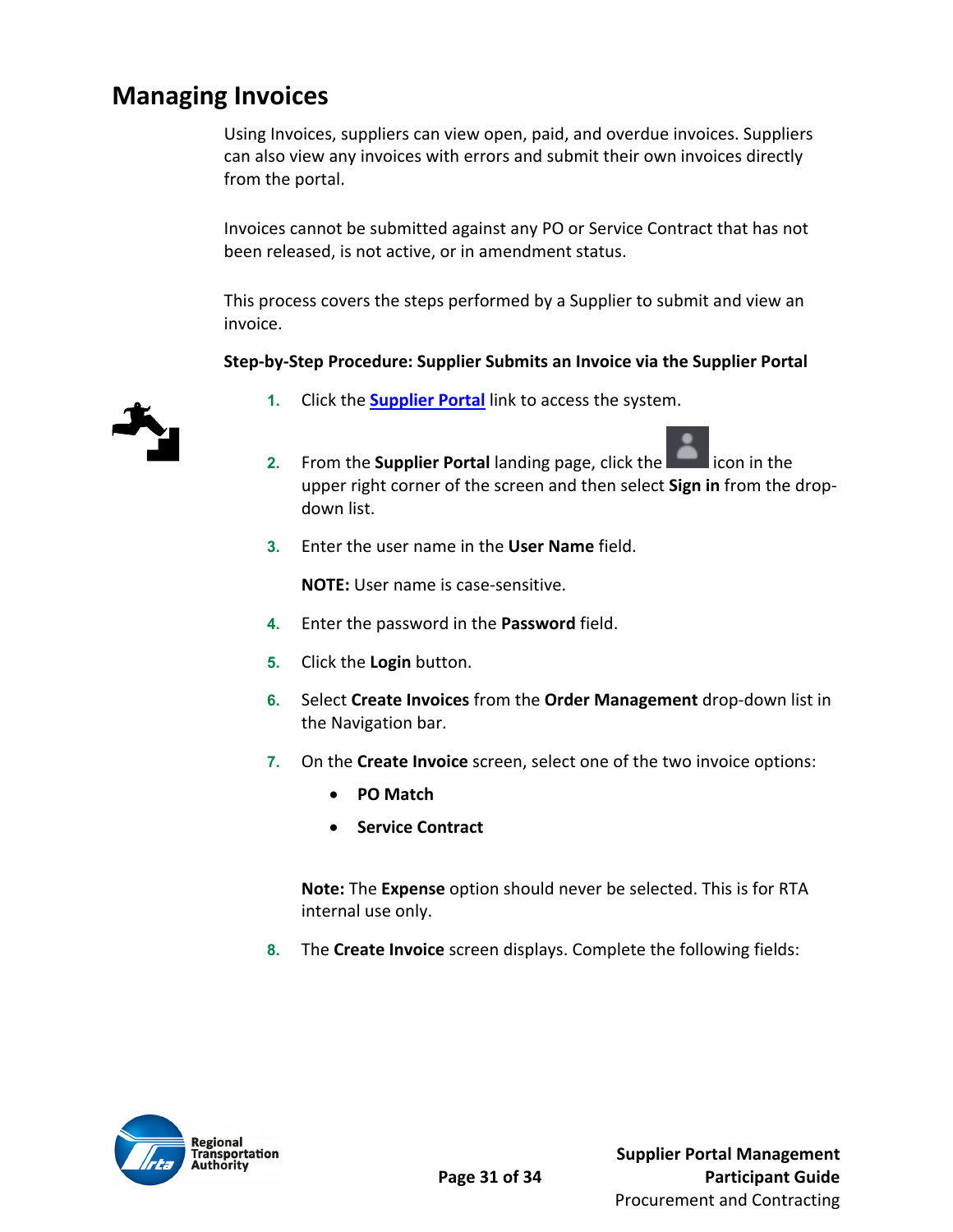| <b>Field</b>                                                                               | <b>Value</b>                                               |
|--------------------------------------------------------------------------------------------|------------------------------------------------------------|
| Company                                                                                    | Field will default.                                        |
| <b>Invoice Number</b>                                                                      | Enter the invoice number.                                  |
| <b>Service Contract or Purchase</b><br>Order                                               | Enter or select the service contract or purchase<br>order. |
| <b>Select To Create Details For</b><br>All Open Contract or Purchase<br><b>Order Lines</b> | Select the checkbox.                                       |
| <b>Description</b>                                                                         | Enter the description.                                     |
| <b>Invoice Date</b>                                                                        | Enter or select the invoice date.                          |
| <b>Due Date</b>                                                                            | Enter or select the due date.                              |
| <b>Invoice Amount</b>                                                                      | Enter the invoice amount.                                  |
| Invoice Image                                                                              | Attach a scanned copy of the invoice.                      |
| <b>Proof of Delivery</b>                                                                   | Attach a scanned proof of delivery document.               |

- **9.** Click the **Next** button.
- **10.** The **Purchase Order Line Information** or **Service Contract Line Information** tab displays. Ensure the **Total Functional Amount** is equal to your invoice amount. This may require you to edit unit cost.
- **11.** Click the **Next** button.
- **12.** Click the **Submit** button.

#### **Expected Results:**

You have successfully submitted an invoice via the supplier portal.

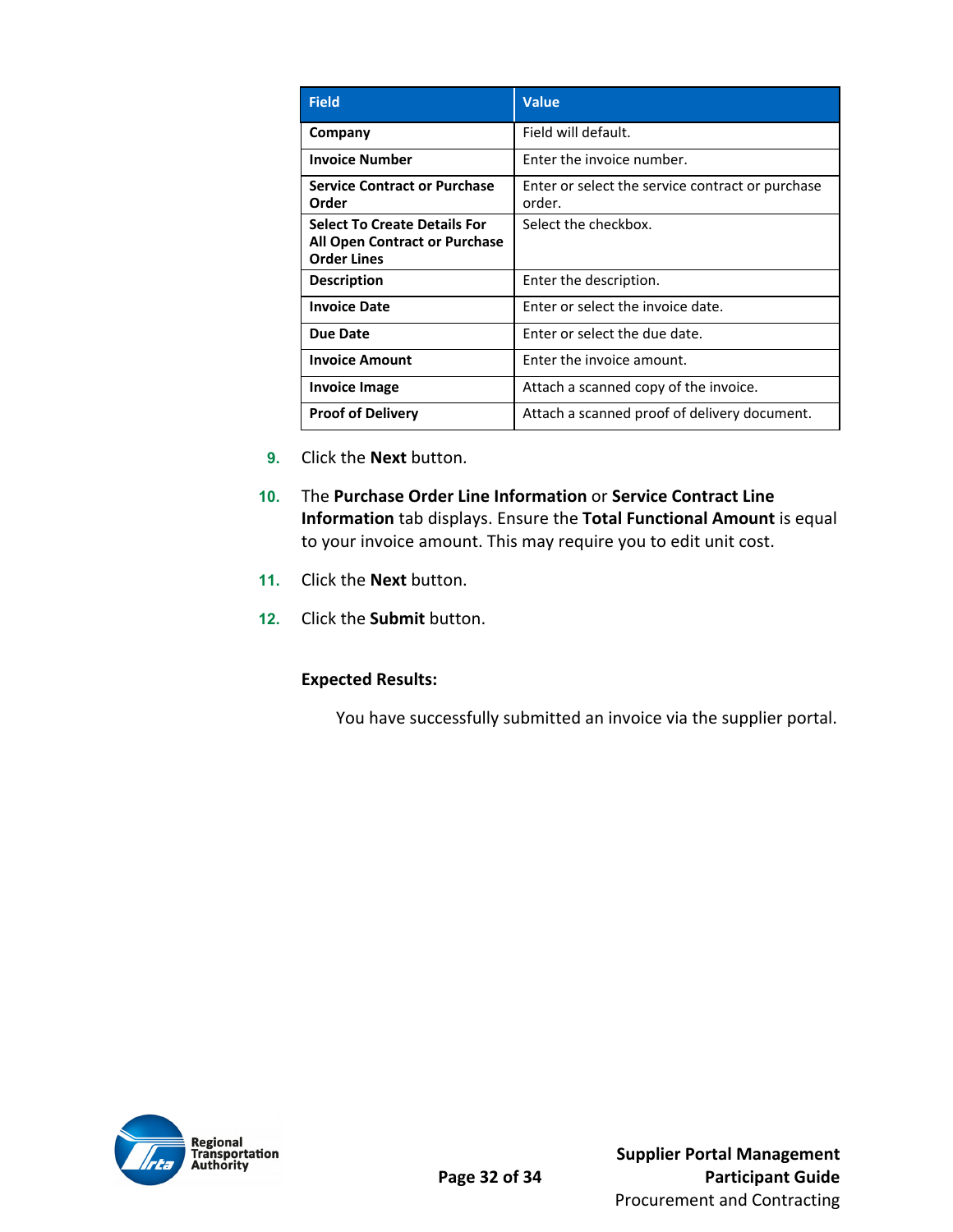#### **Step‐by‐Step Procedure: View Invoice List**



- **1.** Click the **Supplier Portal** link to access the system.
- **2.** From the **Supplier Portal** landing page, click the **Election** icon in the upper right corner of the screen and then select **Sign in** from the drop‐down list.
- **3.** Enter the user name in the **User Name** field.

**NOTE:** User name is case‐sensitive.

- **4.** Enter the password in the **Password** field.
- **5.** Click the **Login** button.
- **6.** Select **Invoices** from the **Order Management** drop‐down list in the Navigation bar.
- **7.** The **All Invoices** screen displays.
- **8.** Click the **All**, **Open**, **Paid**, **Exceptions**, and **Overdue** tabs to view various invoices.

#### **Expected Results:**

You have successfully viewed the invoice list.